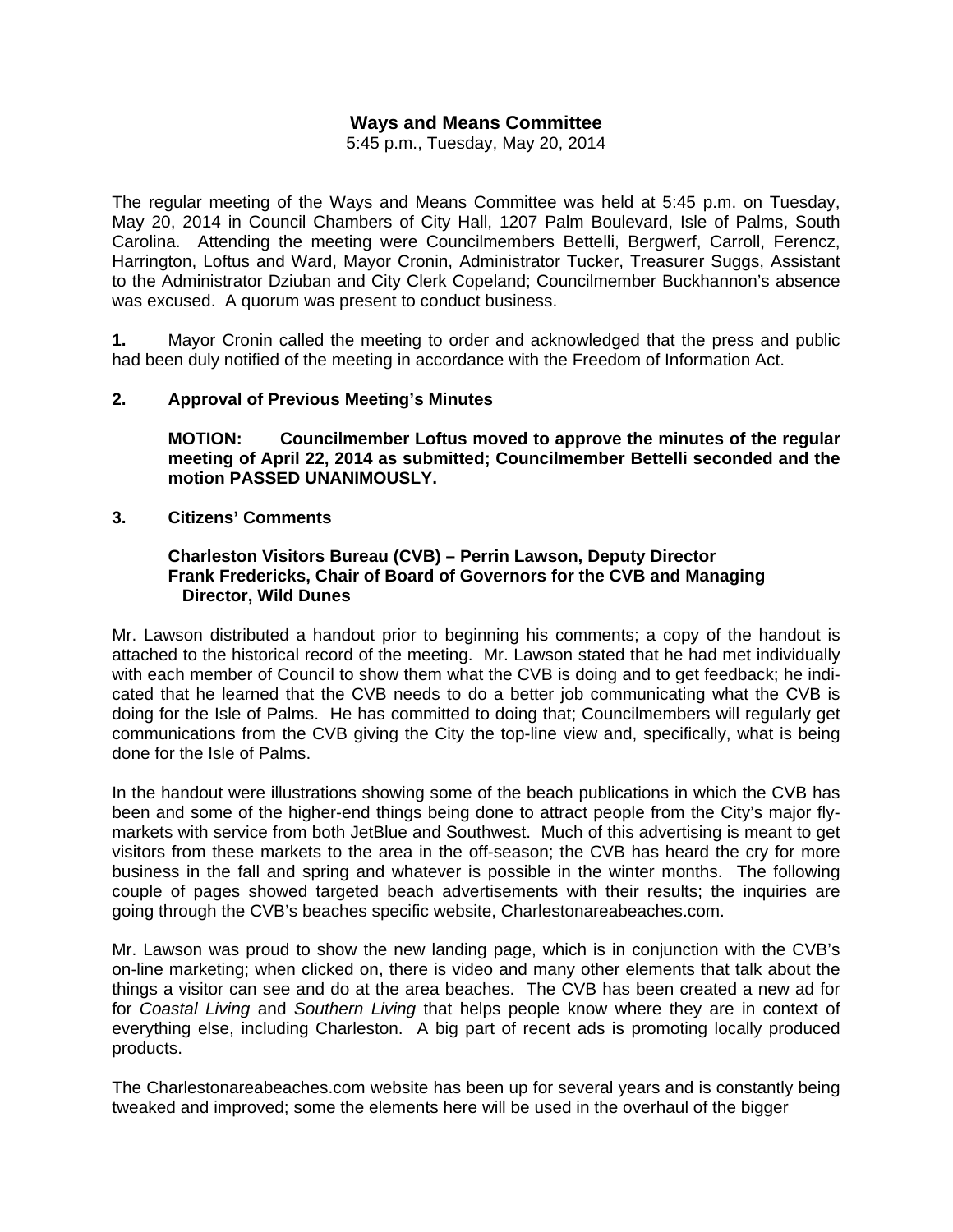website ExploreCharleston.com. From this landing page, someone can drive down to specifics about local area beaches to help a visitor decide where he/she wants to be.

Mr. Lawson stated that the Isle of Palms' sales advantage is that it has many things that other beaches do not have, like a business district, restaurants, golf, conference facilities, the marsh, the waterway and close proximity to Charleston. In the most recent visitor profile study, regardless of where people stayed in the Charleston area, ninety percent (90%) visit downtown Charleston at some point, so that close proximity works to an advantage for the island.

The next page of the handout illustrates over two hundred ninety-one thousand (291,000) user sessions to the website Charlestonareabeaches.com between April 2013 through April 2014; those sessions averaged four (4) minutes.

On the final page are statistics from 2013 on vacation rental occupancy, the average daily rate and the revenue per available unit for all of the area communities together; however, he expects to be able to generate a report specific to the Isle of Palms. The CVB must have a minimum of three (3) property management companies participating to guarantee the confidentiality of the data, and Sandy Stone has indicated that Island Realty is going to participate. Mr. Lawson stated that the information provided will be very helpful to the City to compare back to Department of Revenue reports and, as the CVB gets into the forecasting component, it will be helpful for budgeting.

Mr. Lawson concluded his remarks saying that he knows the CVB is doing a good job for the City and that the CVB can do an even better job for the City; he voiced his appreciation for the feedback that will make that happen.

Mr. Fredericks stated that, from his experience with five (5) other convention and visitors bureaus, the most impressive thing to him is that the Charleston Visitors Bureau does the best job. He indicated that regional and destination marketing are extremely competitive; the CVB aggressively competes with Hilton Head, the Outer Banks, and so on. One of the greatest things the CVB does for the Isle of Palms is market the island as a new destination by getting better air service, more cost affordable air service and opening up new markets for the area. Not only did Jet Blue come to the area, but the CVB has spent a large sum of money advertising in those feeder markets. He stated that Wild Dunes is feeling the result of those efforts, for instance, in the off-season, they are getting more couples that fly in from the Boston/New York area to spend a couple of nights on the island. He noted that one of the biggest advantages IOP has over Hilton Head is the proximity to Charleston; at Wild Dunes, the number one reason people give for selecting the IOP beach over Hilton Head is its proximity to Charleston. One important thing the CVB is doing for the City is marketing for the off-season by expanding into markets beyond North Carolina, South Carolina and Georgia and employing a direct sales effort to get groups to the Wild Dunes Resort in the off-season. As an example, Mr. Fredericks stated that, in 2008, Wild Dunes had twenty-two thousand (22,000) group room nights associated with conferences; they are now up to thirty-two thousand (32,000) and approximately ninety percent (90%) of that business is in non-summer months. He added that the media relations department of the CVB is "amazing;" he noted that "those awards just don't happen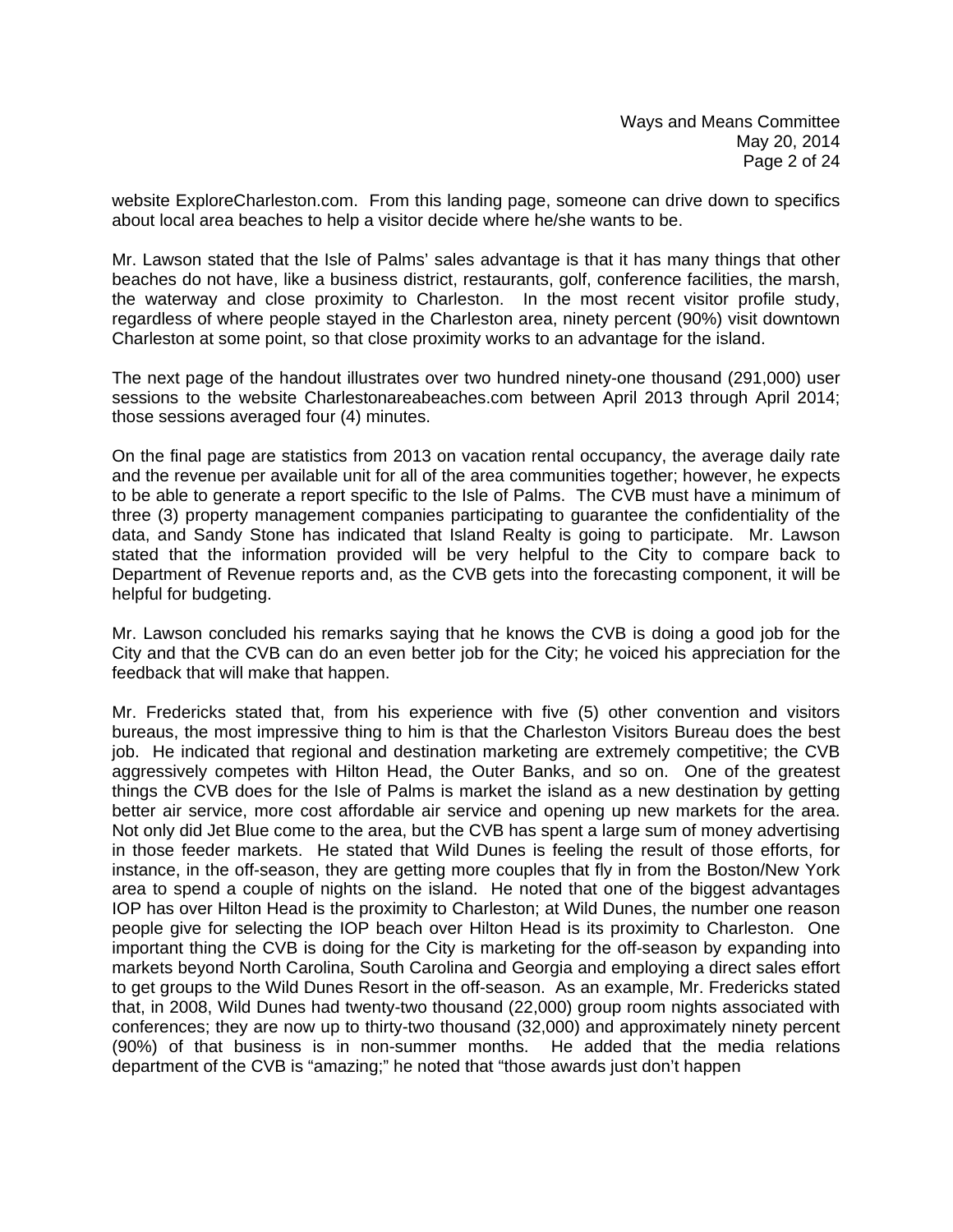automatically." Another tremendous advantage provided by the CVB is its expertise in marketing in electronic channels and social media.

Speaking for Wild Dunes, Mr. Fredericks reported that they generate two hundred twenty thousand dollars (\$220,000) a year in City accommodations taxes and, in total, they contribute over one point one million dollars (\$1,100,000) in all accommodations taxes. He stated that they participate in another program where Wild Dunes contributes an additional one hundred twenty-five thousand dollars (\$125,000) a year to the CVB because they believe in what they are doing; this contribution is matched by the state. In conclusion, he noted that the CVB is the number one referral for Wild Dunes and, other than their own marketing to its existing database, the CVB is the number one generator of revenue for Wild Dunes Resort. According to Mr. Fredericks, for the region to stay competitive, it is critical that the City continue to support the CVB.

Councilmember Carroll stated he was glad to know that the CVB was listening to the Isle of Palms.

# **4. Financial Statements –** Treasurer Suggs

## **A. Financial Statement**

Treasurer Suggs presented the financial statements through April 30, 2014; she reported that, in the General Fund, revenue is at eighty-two percent (82%) of budget and expenditures are at seventy-eight percent (78%) of budget. Compared to the prior year, revenues are seven percent (7%) ahead, and expenditures are two percent (2%) ahead for the same period in FY13. Under revenues, Property Taxes are ninety-seven percent (97%) collected including March; collections for April, May and June remain; the Treasurer reported that current collections are flat and delinquent collections have fallen. Treasurer Suggs expects total collections to be lower than in prior years; she is of the opinion that the turnaround in the economy has allowed fewer people to be behind in their taxes. Local Option Sales Tax is at seventy-six percent (76%) of budget with four to five (4-5) months to collect; the collections are considerably ahead of FY13. Building Permits, Business Licenses, state revenue and parking are all ahead of FY13. General Fund cash is two point five million dollars (\$2,500,000), which represents twenty-eight percent (28%) of General Fund expenditures. The target for expenditures through ten (10) months of the fiscal year is eighty-three percent (83%), and overall, City departments are at seventy-eight percent (78%) of budget.

## **B. Tourism Funds**

Treasurer Suggs reported that the City has received the April payment of Municipal Accommodations Taxes in the amount of thirty-nine thousand eight hundred seventy-four dollars (\$39,874) which is approximately eight thousand dollars (\$8,000) less than the same month last year. Based on her research, the Treasurer did not find the difference to be an error correction, but a situation where the major players were less busy than April 2013. The fund is still seven percent (7%) ahead of FY13.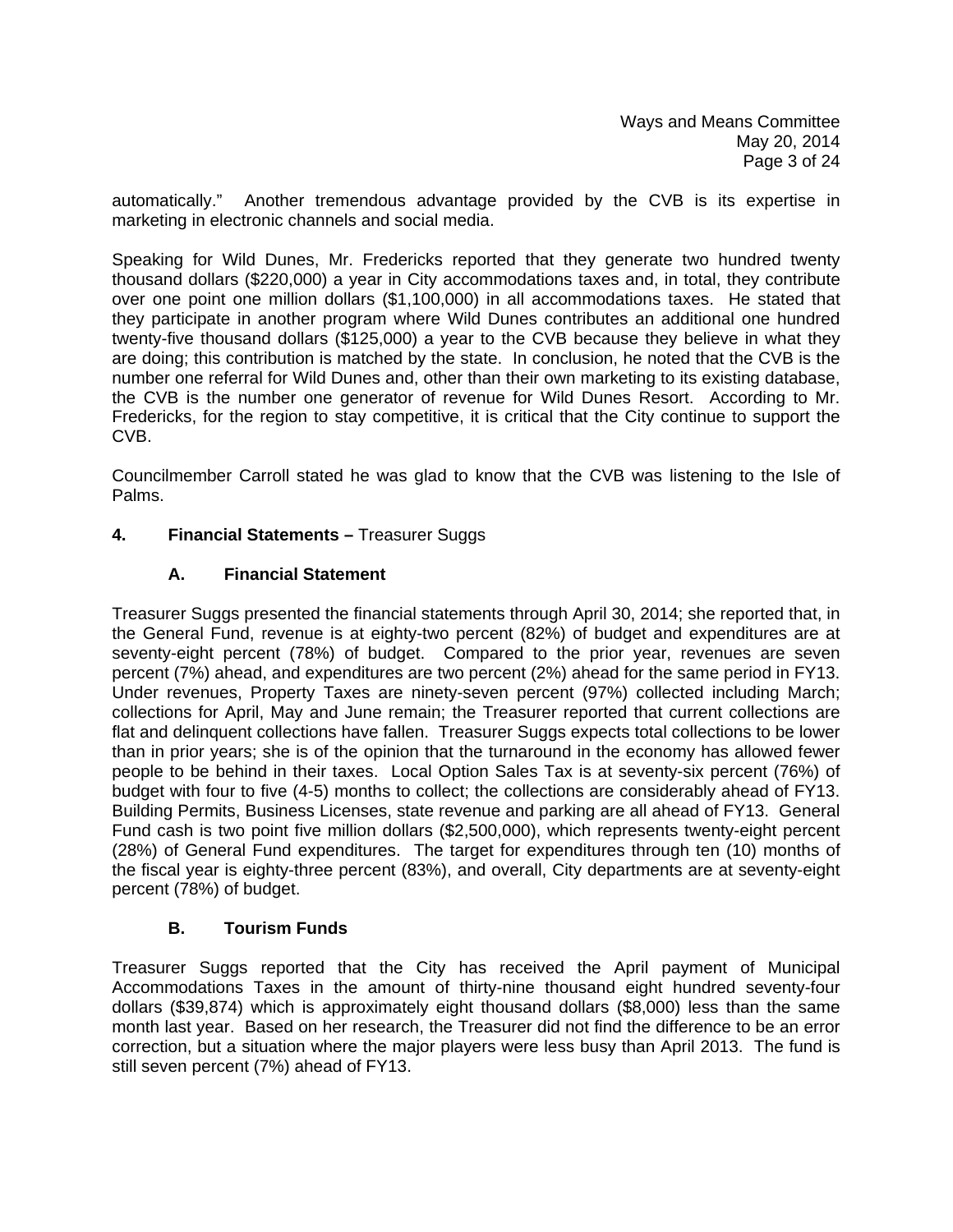With the receipt of the third quarter collections of State Accommodations Taxes, the City is running eight and two tenths percent (8.2%) ahead of FY13; the third quarter is typically the lowest quarter of the year.

There was no change in the Charleston County Accommodations Tax Pass-through in April.

Collections for Hospitality Taxes were approximately fifteen thousand dollars (\$15,000) more than the same month in FY13; this fund is running thirteen percent (13%) ahead of FY13 yearto-date.

# **C. Project Schedules**

April payments for the rehabilitation of the watersports dock were the final payments to Salmons Dredging and a payment to Ocean and Coastal Consultants for construction management.

Invoices from Stantec paid in April were for the parking permit program implementation and onstreet parking review and field verification.

The Treasurer explained that there was no activity in April on the Phase II Drainage Project; she noted all work on the Beach Restoration schedule has been completed for both the original project and the first shoal management project; therefore, that schedule has been retired. Once the new project begins, a new schedule will be developed.

## **5. Old Business**

#### **A. Discussion with Marina Representatives Regarding Status of Marina Site Enhancement Project**

Administrator Tucker reported that, at the Real Property Committee meeting, there was a lengthy discussion regarding the first steps to be taken in moving forward with improvements at the marina site; specifically the Committee discussed proceeding with the potential reconfiguration of the docks on the Intracoastal Waterway. Since that time, the marina tenants have been meeting for discussions about improving the parking configuration. At this meeting, they want to present their ideas about what they want to see done in FY15 towards those initiatives; there have been modifications to the plans discussed at the committee meeting.

The Administrator noted that John Tarkany, who has been working on land-side improvements, had planned to attend this meeting but he has been stuck in traffic due to an accident on the Ravenel Bridge.

John Shaffer of SHFR Waterfront Solutions commented that he had been chosen the spokesperson for the marina tenants; he thanked the Administrator for her explanation of what has transpired up to this meeting. At a meeting the previous day between Jay Clarke, Brian Berrigan, Mr. Tarkany and Mr. Shaffer, a decision was made about how the tenants would like the City to use the one hundred seventy-five thousand dollars (\$175,000) in the FY15 budget, and that is to undertake a multi-disciplinary study for a comprehensive master plan for the redevelopment of the marina. This would be a City-led effort with the City crafting and issuing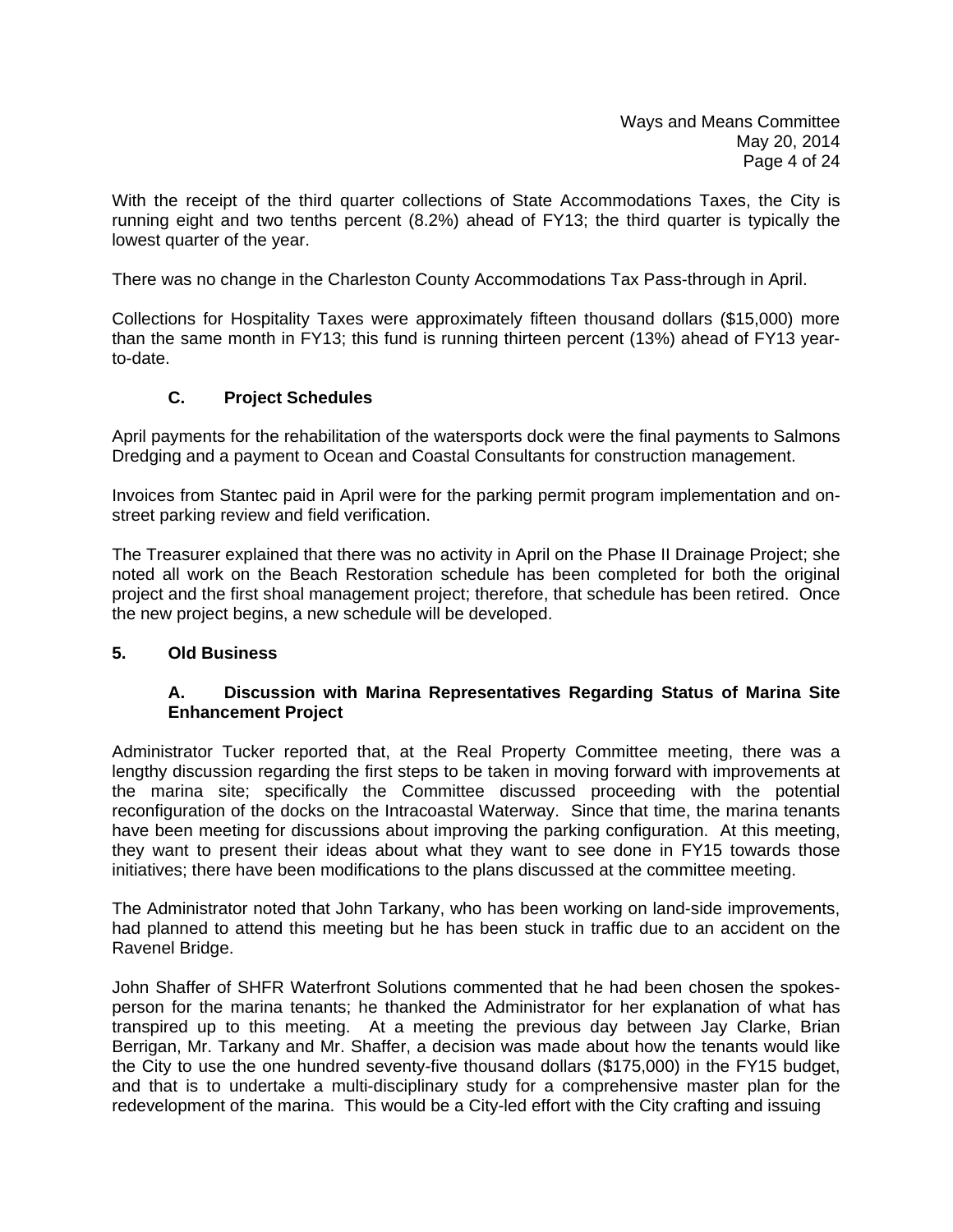an RFP or RFQ to select the consultant team to do the work; the City would contract with the primary consultant who would then manage the team of specialists. In terms of disciplines, the team would include, at a minimum, a civil engineer, a landscape architect, a marina specialist, possibly a structural engineer, a mechanical and electrical engineer. In order to have a roadmap for the redevelopment of the marina and form future budgeting of the allocation of City funds, the City needs to take control of this initiative to get a comprehensive plan. The scope of services envisioned by Mr. Shaffer to be included in the RFP would be to start with an engineering and regulatory feasibility and move into some concept planning to start putting some construction costs, budgetary numbers on it; the City would probably want to look at phasing and construction feasibility issues, and figure out the most efficient way to move forward. Mr. Shaffer said that the City could secure its permits or, at least, initiate the permitting phase in that budget; he also suggested that the City look to other funding sources, like the Boating Infrastructure Grant, NPDES funds and SEC&G's non-standard service funds. Additionally the scope would include financial projections, looking at a *pro forma* to see what the financial performance of the improvements are implemented – a look at the return on investment. The marina tenants and surrounding neighbors would be involved in the process with the consultant team and, at the conclusion of this process, the City would have a package ready-to-go – a roadmap on which to base future decisions and a consensus-based effort.

This is what the marina tenants see as the wisest use of FY15 funds, rather than to carve out little projects.

Administrator Tucker voiced her understanding that the verbiage in line items in the current version of the budget that includes one hundred seventy-five thousand dollars (\$175,000). These funds are distributed with fifty thousand dollars (\$50,000) coming from State ATAX and the Marina Fund and seventy-five thousand dollars (\$75,000) from Hospitality Tax. To head in the direction described by Mr. Shaffer, the language should be Comprehensive Master Plan for Marina Enhancements with one (1) sum of one hundred seventy-five thousand dollars (\$175,000). The Administrator stated that an RFP or RFQ for the various disciplines could be anticipated to cost thirty to sixty thousand dollars (\$30,000 - \$60,000) each; adding them up, the amount in the budget would certainly be required.

Mayor Cronin asked how this was handled at the Real Property Committee, and, as Chair of the Committee, Councilmember Loftus responded that the Committee has been working toward this; the Committee considered refiguring the Intracoastal docks to be more efficient, but, according to Councilmember Loftus, there are more pressing issues, such as the docks on the marina side that are in poor shape. The Councilmember commented that a total of two hundred forty-two thousand dollars (\$242,000) remain of the funds budgeted for the watersports dock; in his opinion, those funds should be used for future projects at the marina.

The Mayor noted that those funds sit in either the marina fund or one of the tourism funds. Councilmember Loftus explained that he would like to see the money transferred to the marina fund so that it does not get used for another projects.

Mayor Cronin asked Councilmember Loftus if he was suggesting establishing a sinking fund for marina enhancements.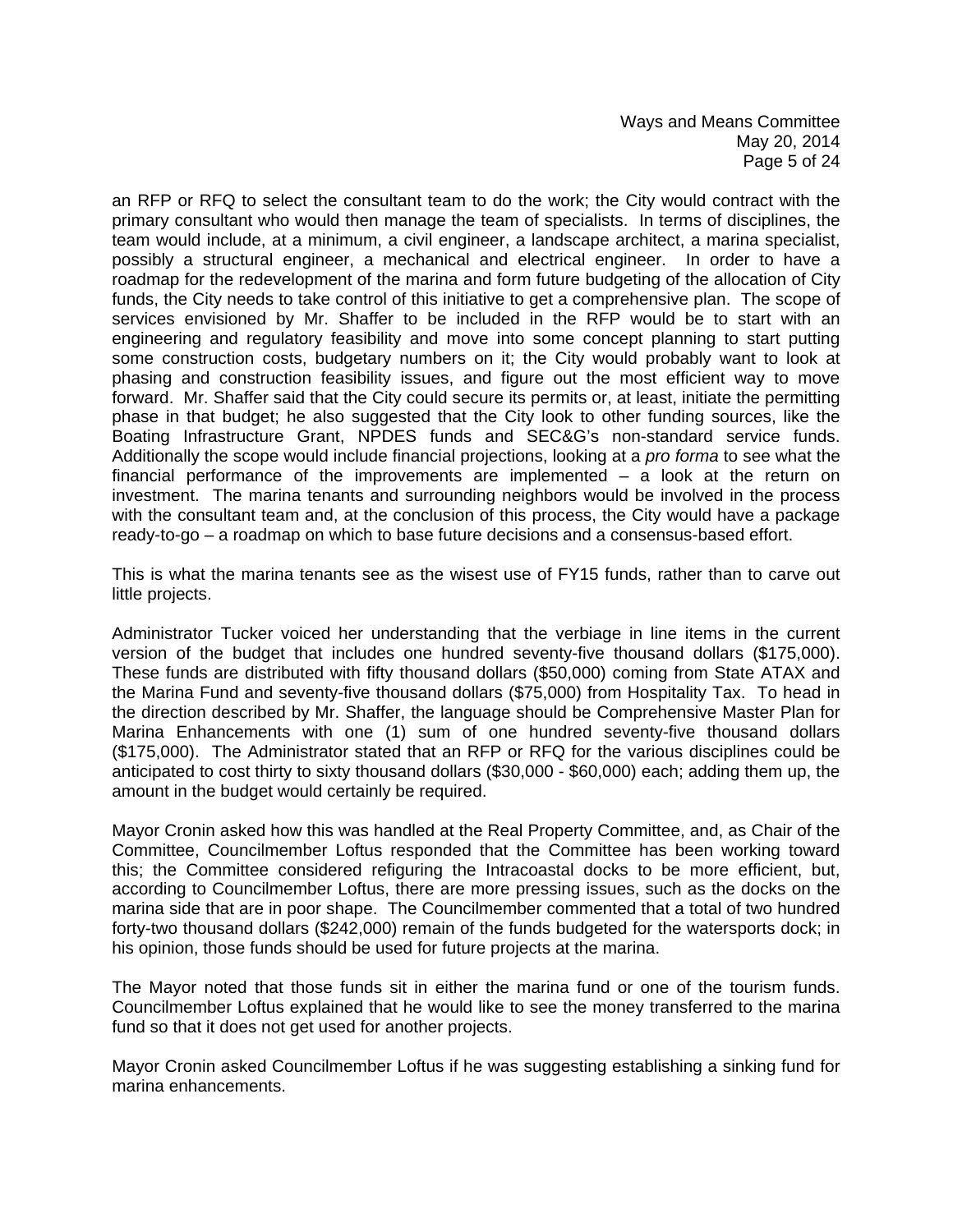The Mayor stated that he liked hearing about a return on investment and, at the same time, ensure that the leaseholders are enjoying their efforts.

Councilmember Ferencz asked what the involvement of the Planning Commission has been. Mayor Cronin responded that they have not been involved at all. Councilmember Ferencz said that members of the Planning Commission have some of the expertise being sought, and, in her opinion, they should be engaged at the beginning of the process. Mayor Cronin agreed to get the Planning Commission involved and suggested that they meet with the Real Property Committee.

Councilmember Harrington asked what kind of a timeline was expected; he remarked that the Real Property Committee has already spent a lot of time on this.

Councilmember Loftus stated that this was a new old initiative where the Committee is taking a different approach; he noted that the focus in FY14 had been the watersports dock which was completed with a surplus. As Committee Chair, he indicated that he was not interested in putting out an RFP but rather reserving money for the marina improvements. He stated that he liked the idea of the Planning Commission looking at the issues; he commented that he thought the City should approach the improvements piece by piece.

Mayor Cronin recalled discussions on a dry stack at the marina and asked whether a dry stack would help or hurt the parking issues.

Councilmember Bergwerf stated that, for her, what is to be done at the marina is a moving target at every Real Property meeting. From discussions at the May meeting, she left thinking that the first initiative would be parking and the second would be the reconfiguration of the Intracoastal docks, but now the push is for a master plan.

Mr. Shaffer indicated that he could understand that there is confusion and explained that intent of the master plan would be to identify specific projects to make within the City's budget, but, in the end, these projects would be the completion of the master plan.

Councilmember Harrington commented that he liked the idea of a sinking fund as a step in the right direction and asked for clarification from Councilmember Loftus about taking on separate issues as money allowed.

Councilmember Loftus noted that the presentation tonight was completely different from what has been discussed at meetings; he agreed that the City needs have the big picture and then to identify what the City can and cannot do.

Administrator Tucker suggested that at staff level, with assistance from the marina tenants, the Planning Commission could be involved in the actual crafting of the RFP for the kinds of things they see need to be considered and keep them plugged in throughout the process with the staff, the marina tenants, the Real Property Committee and the surrounding residents.

Responding to Councilmember Ferencz's questions, Treasurer Suggs said that the marina debt will be paid off in five (5) years with annual payments of approximately three hundred thousand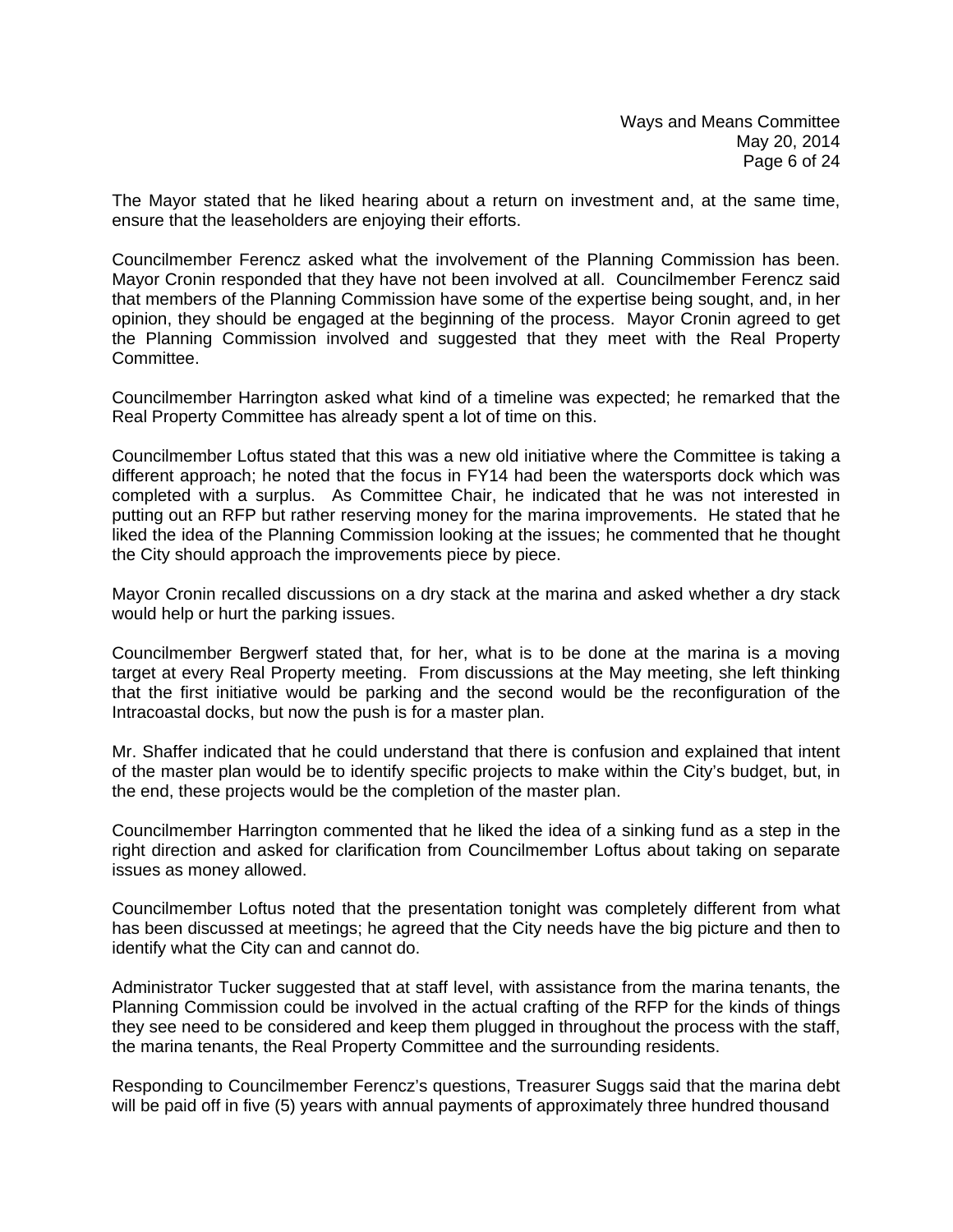dollars (\$300,000). The Treasurer commented that the debt on the bulkhead will be paid off in FY15; debt service on that note is about one hundred sixty-nine thousand dollars (\$169,000).

Councilmember Ferencz stated that she was looking to the future for funds that could be used at the marina without increasing spending for the City.

Councilmember Carroll remarked that the City had held a referendum to buy the marina to maintain water access for the residents of the island; he then recalled the recent meeting with Stantec about the myriad of parking issues on the island. The Councilmember continued that, looking at the budget at this meeting, it is evident that the City does not have any excess money, and he acknowledges that the City must maintain the marina. In his opinion, the City has to make sure there is some return, and the City cannot spend money on private businesses when it is the residents of the island who must be taken care of.

When asked whether the City could spend less at the marina for FY15, the Administrator said that, until the RFP is issued, she will not know what this initiative will cost, but she believes that one hundred seventy-five thousand dollars (\$175,000) will be sufficient.

When Councilmember Ward asked for an explanation of the term "marina site enhancements," the Administrator answered that the wording came from the Real Property Committee and she is suggesting that the language be changed to "Comprehensive Master Plan for Marina Enhancement" for the next version of the budget. The one hundred seventy-five thousand dollars (\$175,000) included in the budget will have the same sources of funding.

Councilmember Loftus said that he thought the money in the FY15 budget was going to be spent on physical upgrades of the marina not consulting; the Administrator agreed that was the decision at the committee meeting.

Stating that the Charleston marina is leased to a private enterprise for ninety-nine (99) years, Councilmember Carroll suggested that the City offer longer term leases and let the tenants be responsible for improvements.

The Administrator added that the City of Charleston had received a Boating Infrastructure Grant for half the improvement of the marina and that the City of Charleston does pay for improvements; additionally she agreed that longer term leases make tenants more vested.

Councilmember Ward stated that he would like to see what information the Planning Commission will have before spending more money in this tight budget year.

Speaking to Councilmember Loftus' concerns, Mr. Shaffer stated that John Tarkany's budget numbers for the parking area improvements were about half a million dollars (\$500,000); therefore, the tenants worked to find what could be done that was meaningful with one hundred seventy-five thousand dollars (\$175,000) in this budget year. They believe the new plan is the best value for the City's money in FY15.

Mayor Cronin suggested that the Planning Commission meet with the Real Property Committee at the next available date.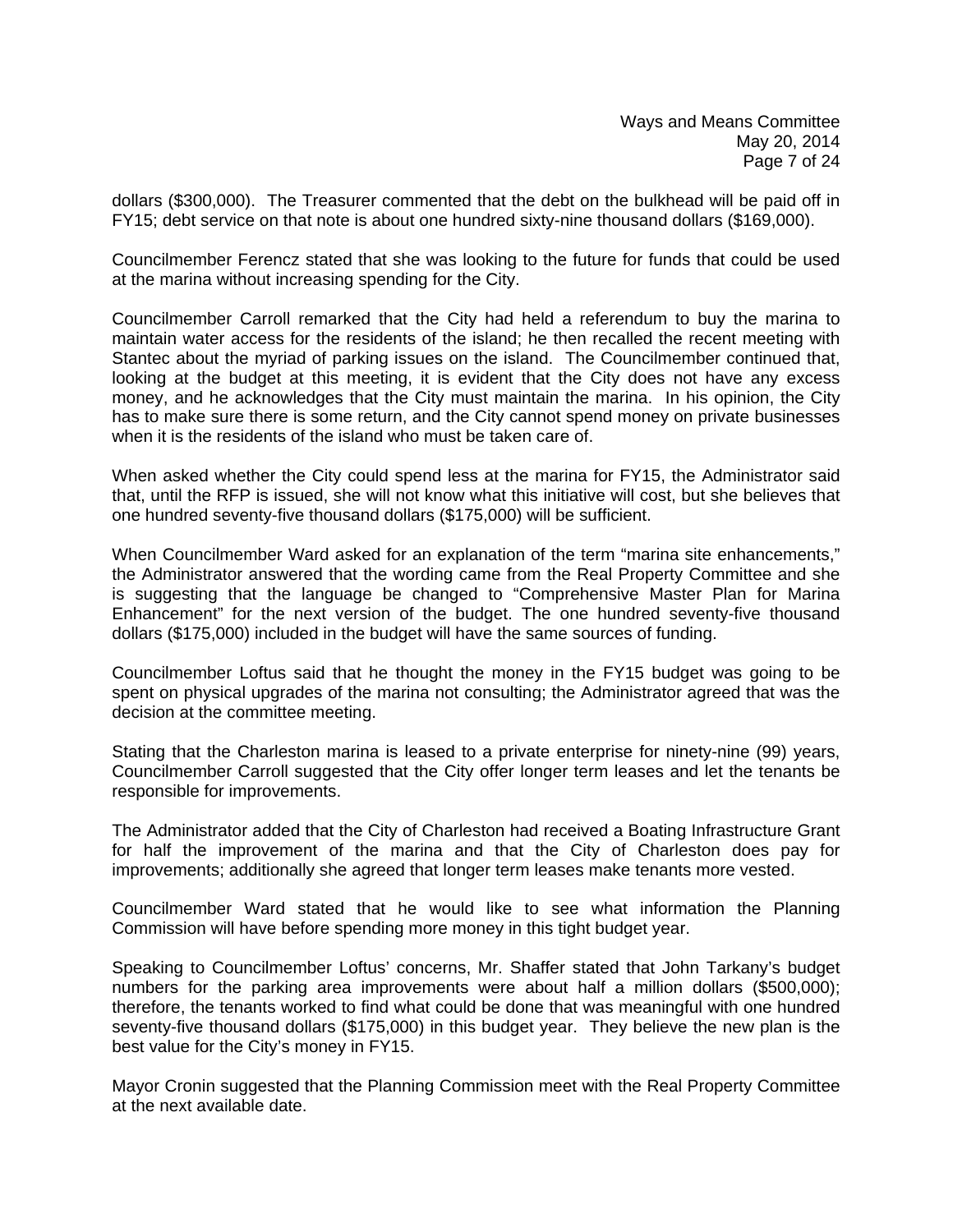#### **B. Review of FY15 Budget**

Administrator Tucker stated that new to this "marigold" budget were the narratives, and yet to be added is an index that will locate everything related to a specific department in the budget. Refinements to revenues included are a minor increase to Property Tax Revenue based on the most recent estimates of the FY14 actual results. Based on information provided by the Municipal Association, State Shared Revenue has been reduced slightly.

Councilmember Ward stated, for the record, that transfers-in from other funds have doubled in two (2) years; he voiced his understanding that all of the revenue from tourism funds is increasing. He remarked that, in a quick analysis, it is obvious that the City is spending much more than it is receiving.

Administrator Tucker stated that his observation is correct and that, unless tourism related funds grow dramatically, the levels of transfers-in cannot be sustained for more than a couple of years.

Councilmember Ward then said that the timing was good to discuss cutting spending; to which the Administrator responded that the City will have do one (1) of three (3) things cutting spending, deferring items and/or creating new or increasing revenues.

Based on a review of the transfers-in, the biggest contributors to the increased level of transfers-in are the decisions made in the increases of the number of personnel who could be assigned as expenses to tourism funds. In addition, new personnel were added to the Fire Department that are being covered from tourism funds, and the number of police personnel to be covered by tourism funds has increased; decisions to do this is supported by statistical data.

Councilmember Ward noted that the Beach Restoration loan will be paid off in June 2014 and that the three hundred fifteen thousand four hundred eighty-two dollars (\$315,482) thus made available are also being used pay for the additional Fire Department employees. The Administrator agreed the payoff would free-up money to be able to support these new personnel. When asked if she thought the City would need to borrow funds for beach restoration in the future, the Administrator stated that she was hoping for an alternate source for that type of work.

In Councilmember Ward's opinion, the problem with FY15 budget was that is based "on a lot of hopes."

The Mayor stated that a new initiative is afoot and six hundred thousand dollars (\$600,000) will be in fund balance by the end of FY14 for beach restoration and, for the area around Breach Inlet, stated funds are available. He voiced confidence that the City has sufficient funding for, at least, a couple of years.

Continuing her review of changes reflected in this version of the budget, Administrator Tucker stated that advertising in the General Government operating budget has been reduced by two thousand dollars (\$2,000) based on actual expenses year-to-date.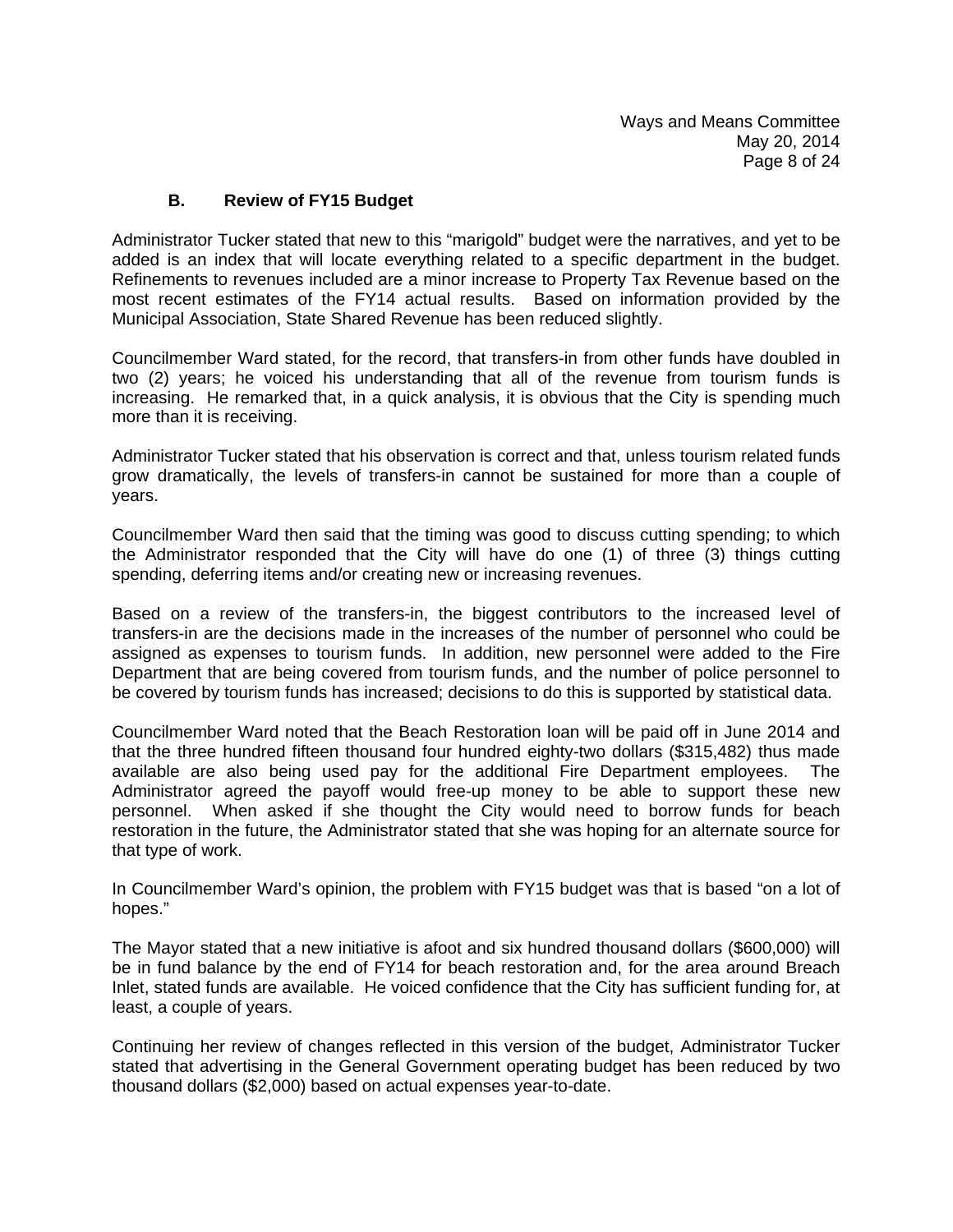Councilmember Ward asked whether the replacement cost assigned to the 1999 rescue truck for two hundred twenty-nine thousand dollars (\$229,000) was the historical cost of that truck or the future replacement cost. Treasurer Suggs replied that it is the estimated replacement cost today.

Councilmember Ward asked how many miles were on the rescue truck; he noted that several Councilmembers have talked about extending the useful life of some vehicles by a year or two (2). He added that he has also heard talk about setting aside capital projects money toward the future replacement costs of vehicles; he stated that the City "cannot do everything for everybody" and that the City cannot wait until next year but must look at it this year. He posed the question to Council of setting aside maybe seventy or eighty percent (70%-80%) of the projected cost of new equipment, rather than the full replacement cost. The Councilmember commented that this program was only started a couple of years ago, and Council was told that, for the first several years, the amounts to be reserved would be substantial. Despite his support of the program, he questions that, in this tight budget year, the City can afford to set aside the amount in the budget in light of the "dramatic rise in personnel costs" the City has beginning in FY15. He reiterated the Administrator's comment that, in less than three (3) years, the tourism funds will be depleted and the only option will be an increase in the millage.

Administrator Tucker explained that staff had gone through the exercise of extending the life of City equipment, i.e. garbage and fire trucks, by one (1) year to determine how it would affect the the City's yearly reserve for future expenditures, and the amount saved was not as much as one would have thought. In the current year, the savings is only one hundred fourteen thousand dollars (\$114,000) which is fifty-eight thousand dollars (\$58,000) from Capital Projects and twenty-eight thousand dollars (\$28,000) each from State and Municipal Accommodations Taxes. In FY15, the savings is only sixty-five thousand dollars (\$65,000) which is thirty-two thousand five hundred dollars (\$32,500) from Capital Projects and sixteen thousand two hundred fifty dollars (\$16,250) each from State and Municipal Accommodations Taxes. The Administrator noted that, when the life expectancy is extended on items to be purchased from Capital Projects, the City has increased expenses in the General Fund for maintenance of equipment.

Councilmember Ward reiterated his question about putting only seventy or eighty percent (70%- 80%) of the replacement costs and financing the difference for the next several years. He stated that he expects the City to be able to return to its current policy of reserving the full replacement value.

Responding, the Administrator stated that she and Treasurer Suggs had not taken that approach to the reserve schedule.

Mayor Cronin remarked that the reason behind establishing the sinking fund was to avoid capital leases and that putting these funds aside does not spend any money. When the vehicle rolls forward for replacement, staff assesses the condition of the vehicle to determine if it can be deferred for a year.

Councilmember Ward said that he understands that the money is still there, but the money is taken out circulation for other General Fund uses.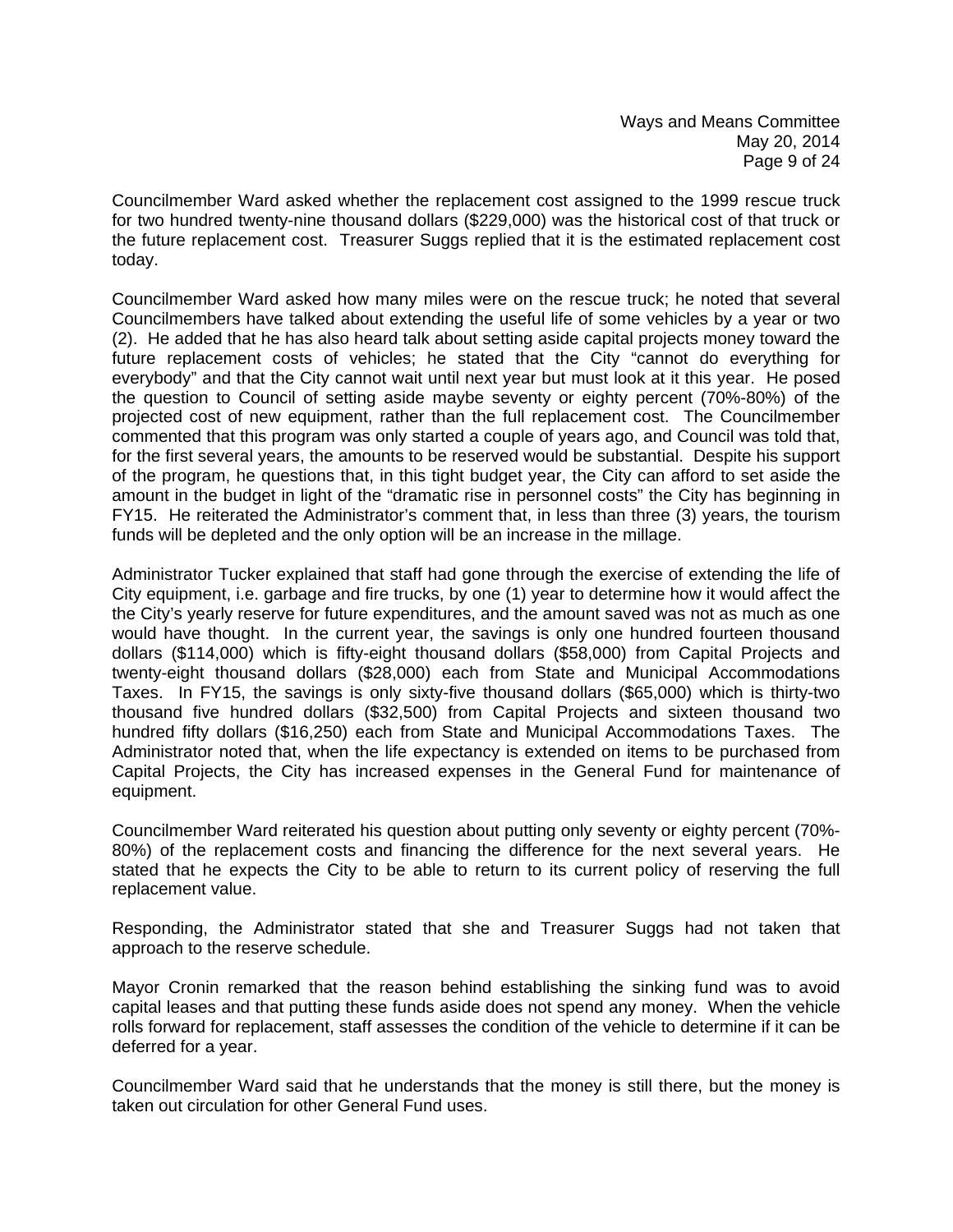The Mayor explained further that the money used for the majority of these big purchases comes largely from tourism funds; therefore, the money remains in the reserve balance for those funds; the General Fund is not affected.

If Council agrees to put only seventy-five percent (75%) of the replacement cost into the sinking fund, Mayor Cronin questioned that Council would have "the guts" to finance the remaining twenty-five percent (25%) when the time comes for replacement, which means that the City assumes the debt of a municipal lease. If the City does get into a financial crunch, the option of a municipal lease is always available.

Chief Graham explained that the chassis of the rescue truck is under-sized for the box; therefore, the weight is too great for the chassis. The truck needs new springs presently, and other parts of the truck are breaking down. The rescue truck has been out of service for about six (6) weeks waiting on the springs; the Chief commented that the truck has just under forty thousand (40,000) miles on it, but the mileage is "island mileage," that are often harder on the vehicle than long road miles.

Councilmember Ward asked if there were standards for the useful life of the large apparatus that the City purchases. Chief Graham replied that five (5) years is the standard in larger cities; she also said that the rescue truck is only driven when necessary.

The Chief commented that her staff has considered several options which include buying a smaller truck, putting the existing box on another chassis, buying a trailer, etc. in order "to get the best bang for the buck right now." According to the Chief, the needs of the island have changed since this rescue was purchased; when the truck was first purchased, it was used only for medical calls and to ensure that the Department got its ISO points. Some of the ISO equipment has changed, and the truck is not needed for respond to medical calls; an engine is now used to respond to medical calls with a battalion chief or a captain. Chief Graham indicated to the Committee that the Fire Department staff has decided upon a replacement that will meet the needs of the island; it is a smaller truck with a pump and has multiple uses.

When asked by Councilmember Loftus about extending the life of the rescue truck an additional year, the Chief said that she was confident she could, but that the truck needs major work. The problem now is that, when the equipment needs work, it is not happening in a timely or cost efficient manner since the equipment must be taken off-island.

The Chief reported that, when staff looked into putting the existing box on a new chassis, the cost exceeded two hundred thirty thousand dollars (\$230,000).

Both Councilmembers Carroll and Loftus questioned Chief Graham about the possible use of a quick response vehicle (QRV); the Chief noted that many of the larger communities have added QRVs, but they have not eliminated anything to do so.

Councilmember Ward commented on an article he read over the winter stating that Mount Pleasant was saving a considerable amount of money now that they have added QRVs to their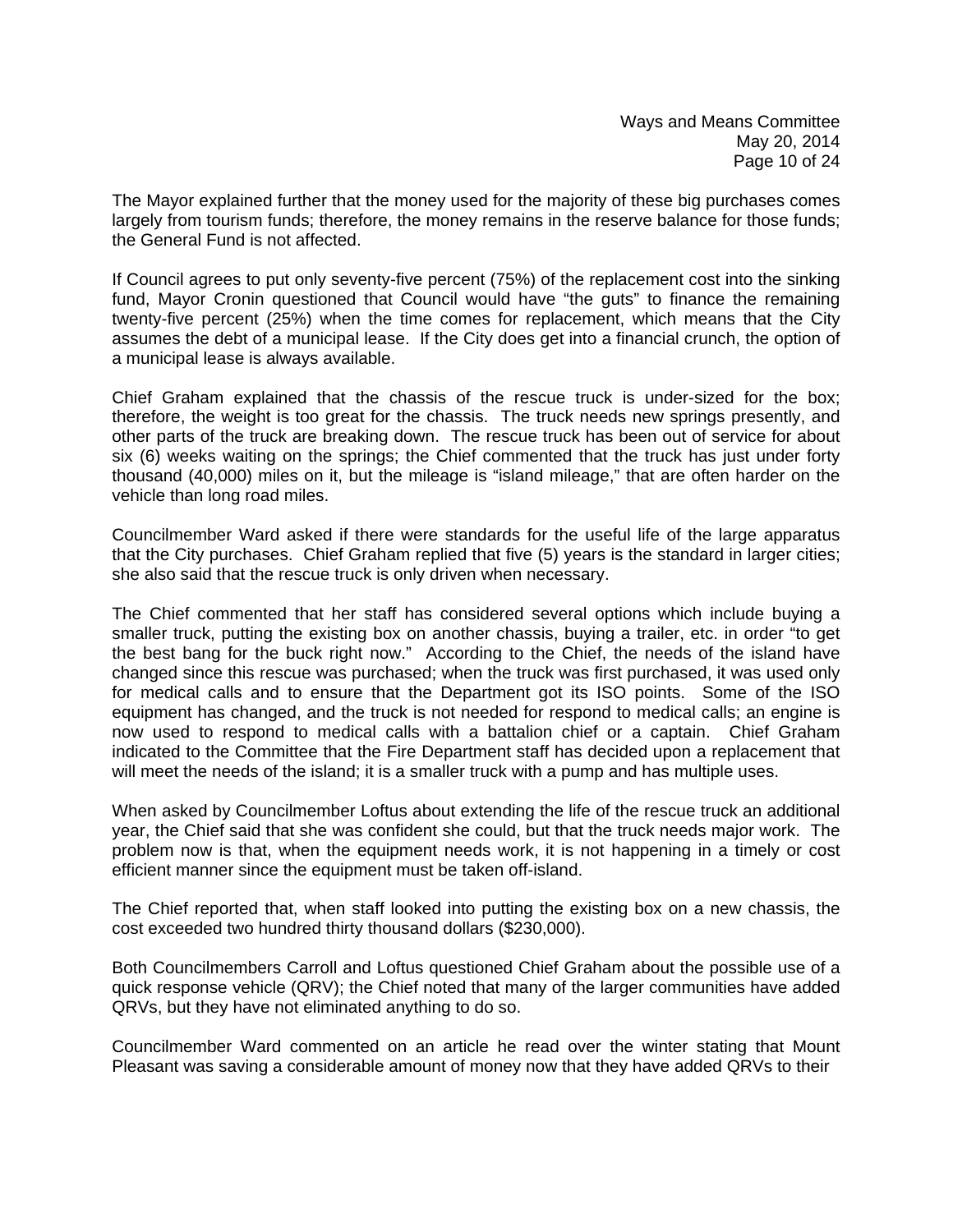ranks, and he questioned how that was possible when the presentation made to the City stated that, for the City to add a QRV, would be very expensive.

Administrator Tucker said that they were saving money on the wear-and-tear on other vehicles and on gas, but they already had adequate staff for the QRV without taking someone off a truck.

Councilmember Ward commented that there had to be something to make them more efficient cost-wise to make Mount Pleasant go in that direction. Mayor Cronin noted that, at the time, they were adding stations; when adding nineteen (19) employees, it is easy to take two (2) to assign to the QRV yet keep station staffing the same.

Councilmember Bergwerf paraphrased Chief Graham that the Fire Department has found the truck they want and that the budgeted funds are for that unit; the Chief agreed.

Councilmember Harrington asked whether the City was going to sell the existing truck to another municipality, and Chief Graham stated that it will be auctioned or sold through Govdeals.com or on a trade-in.

Mayor Cronin asked Councilmember Ward if he was suggesting that the City should not pay for this unit in full, but finance some portion through a lease. Councilmember Ward repeated that he is suggesting that the City reduce the amount to be set aside for future purchases of vehicles for the Fire Department and Public Works.

The Mayor noted that, in that scenario, the City would have to finance a portion when the time comes for replacing the vehicle. Councilmember Ward reminded the Mayor that, when that time comes, the City will have paid off some debt freeing-up some funds currently being spent; he noted that, as stated earlier, the marina debt will be paid off in five (5) years putting five hundred thousand dollars (\$500,000) a year back in the City's coffers. Councilmember Ward stated that he want to see his proposal to take effect immediately.

Mayor Cronin commented that, by setting up a sinking fund, current residents, property tax payers, are paying for the future use of equipment which they may never see; if the City decides to use capital leases, the future users of the equipment are paying for it.

Returning to the review of changes appearing in the "marigold" budget, Administrator Tucker reported that staff had added fifteen thousand dollars (\$15,000) for pending litigation to the Judicial and Legal budget for Professional Services. The Administrator remarked that the cost of litigation is now an unknown, but some portion will be covered by the addition to the budget.

Responding to Councilmember Ward's question, the Administrator answered that the added amount does not include contingency-based litigation, but another litigation that is not covered by the City's insurance.

Councilmember Ferencz drew attention to two hundred three thousand one hundred eighty-nine dollars (\$203,189) budgeted to be transferred to the Capital Projects fund to maintain adequate balance. Although Capital and Operating funds are separate, the Councilmember state that, in this case, money is being taken away from operating funds to go into the Capital Projects Fund.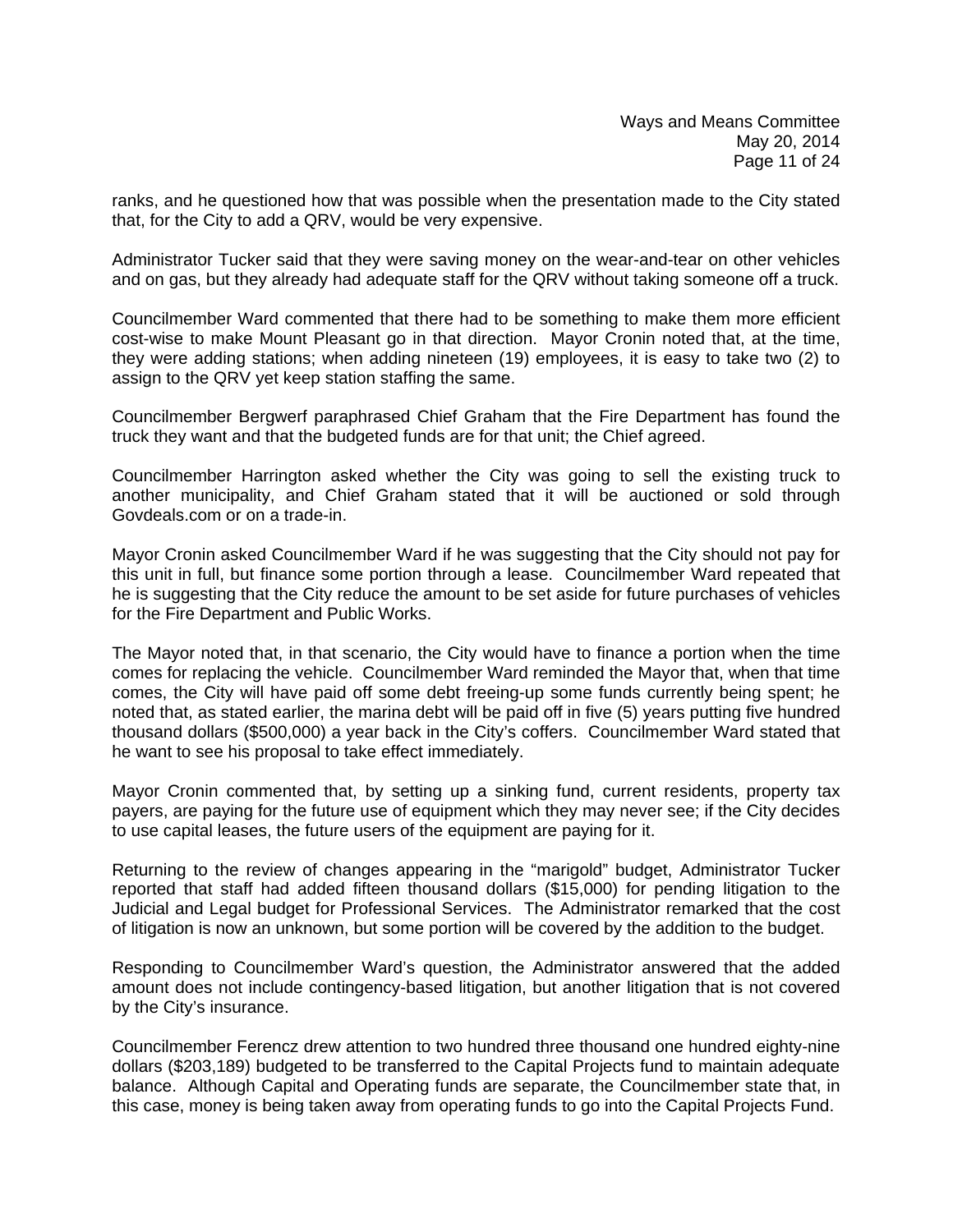The Councilmember commented that, if the City continues putting money into Capital Projects, the City will continue to spend capital monies. Councilmember Ferencz questioned two hundred thousand dollars (\$200,000) being taken out of the General Fund; she stated that the money could pay for the three (4) new firefighters plus the patrol officer, reducing transfers-in from tourism funds.

Administrator Tucker explained that the two hundred three thousand dollars (\$203,000) to be transferred to Capital Projects is the amount of money that staff feels is adequate in the Capital Projects Fund to fund what the ten-year plan shows as future capital expenditures that are going to come forward, not the large ones for which the City is saving. The Administrator said that staff looks at the historical trend of the amount the City typically spends; the City also has operated with an unwritten policy to maintain at least one million dollars (\$1,000,000) in the Capital Projects Fund which, historically, is funded by a portion of the positive net results at the end of the year in the General Fund. Because the positive net results are narrowing, expenses are increasing and revenues are remaining relatively flat, the Capital Projects Fund needs an infusion in order to be able to support what the City has historically funded out of Capital Projects. The Administrator reported that staff is looking at trend analysis year over year and looking at what those expenditures are to determine what could be optional, and saying that in order to be able to do what the City typically does in a Capital Projects Fund budget year after year, the fund needs to have one million dollars (\$1,000,000).

As to Councilmember Ferencz' point about not making the FY15 budgeted transfer, such action has the potential for reducing what the City is asking for in infusions from the tourism funds; in some respects, it goes contrary to the analysis that basically says the City has more expenses that are being driven by the impact of tourism on the community. Based on the analysis, the City should be spending more in tourism funds on the operations that the City is currently spending. The goal is to strike a balance and to still maintain healthy fund balances in all City funds.

In Councilmember Ferencz' opinion, the City should not be taking funds away from operations in this tight budget year to transfer to Capital Projects. The three (3) new firefighters will be dealing primarily with tourists; therefore, there is justification for paying for them from tourism funds, but, if the tourism funds dry-up for whatever reason, the personnel expenses will fall completely to the City's operating fund. Councilmember Ferencz stated that she is apprehensive about pulling salaries from a variable source.

Mayor Cronin countered that the tourism funds need to support the City's assets that are deployed because the City has tourists.

Administrator Tucker stated that, if the funds are not transferred, the ending fund balance for FY15 will be four hundred thousand dollars (\$400,000), which is a concern for her and for the Treasurer.

Councilmember Bergwerf concluded that Councilmember Ferencz is saying that, if the money is transferred, it will be spent, and she indicated that she does not agree.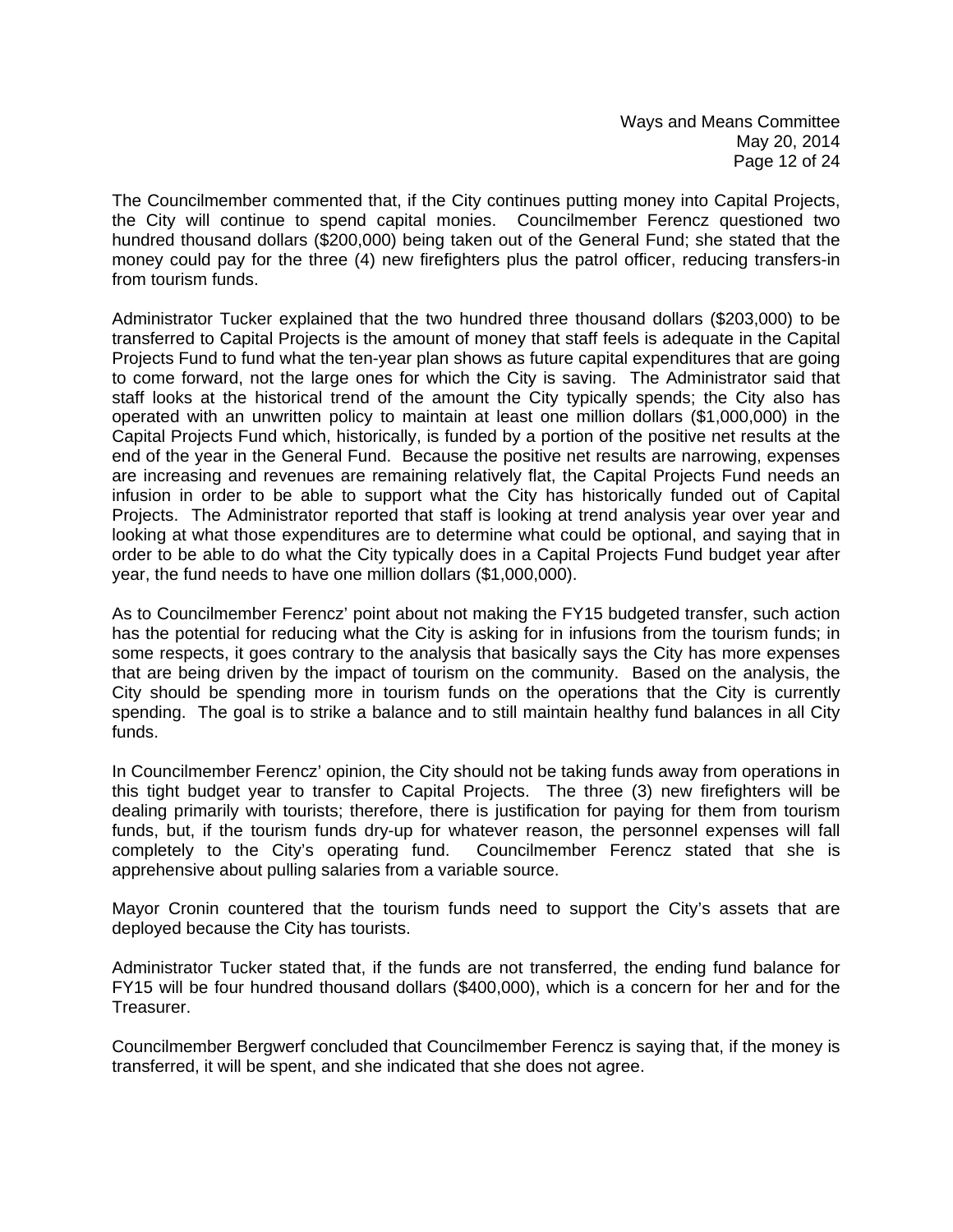Ways and Means Committee May 20, 2014 Page 13 of 24

Treasurer Suggs explained the two hundred three thousand dollars (\$203,000) that is proposed to be transferred to Capital Projects out of operations has not appeared in many past budgets, but such transfers have been done in the past. The Treasurer said that the City used to budget transfers into the Capital Projects Fund, but the City learned that, through the normal course of operations, the General Fund typically ended the year with a positive net result, which Council would transfer to the Capital Projects Fund and the Disaster Recovery Fund. In that way, the City maintained a healthy balance in the Capital Projects Fund. The Treasurer continued that if the special projects that the City saves for were to be to be removed, between four hundred thousand and five hundred thousand dollars (\$400,000-\$500,000) are typically spent from the Capital Projects fund. This is the logic behind the million dollar (\$1,000,000) benchmark because that provides funds for two (2) years. Treasurer Suggs stated that the reason this budget contains a transfer is due to the fact that she does not anticipate a large positive net result this year because of mid-budget additions; the Treasurer sees this as a one- time infusion into the Capital Projects Fund since the only funding source for Capital Projects is the General Fund.

Councilmember Ferencz asked what was going to be different between FY15 and FY16 since the additional personnel are not going away next year. Treasurer Suggs agreed and remarked that the City budgets conservatively on both revenue and expenditures; that process has typically generated a positive net result. Mayor Cronin reminded the Committee that the City will realize additional revenue in FY16 that it did not see in FY14 or FY15.

When Councilmember Ferencz asked the Committee whether anyone agreed with her about the Capital Projects transfer, Administrator Tucker suggested that the transfer remain in the budget and to make a final decision after seeing the FY14 positive net result. Treasurer Suggs added that the transfer is usually not made until the audit has been completed.

Councilmember Ward asked if there are any proposed increases in this version of the budget; Administrator Tucker stated that there has been an addition that came out of the Public Works Committee. The Administrator recalled that there have been different sources of money related to the Public Works site, the adjacent lot on Palm and this site that have appeared in the budget for the past couple of years; the work at 1207 Palm has been completed and no work has been done to the other two (2) properties. The situation at the Public Works site is that the City is out of compliance with NPDES regulations on two (2) levels; the first is the way the garbage trucks are washed and the second is the way that rain water runs off appliances taking pollutants into Hamlin Creek. In order to come into compliance, the City has been told that it needs to create a truck wash-down that basically sub-treats the polluting agents before it goes into Hamlin Creek and to create protection for "white goods" so that rainwater does not flow over them to take chemicals harmful to the environment into Hamlin Creek. Working with the NPDES staff at Charleston County, the City has a new comprehensive budget to come into compliance that increases the FY15 budget for Special Projects, Public Works Capital Outlay; it also increased the amount that the City hopes will be paid from the NPDES funds that Charleston County has collected and held for qualifying NPDES projects. The Administrator assured the Committee that staff will continue to work on the plans and refine the budget accordingly; she noted that the City is committed to be in compliance and to do that in the most cost effective way.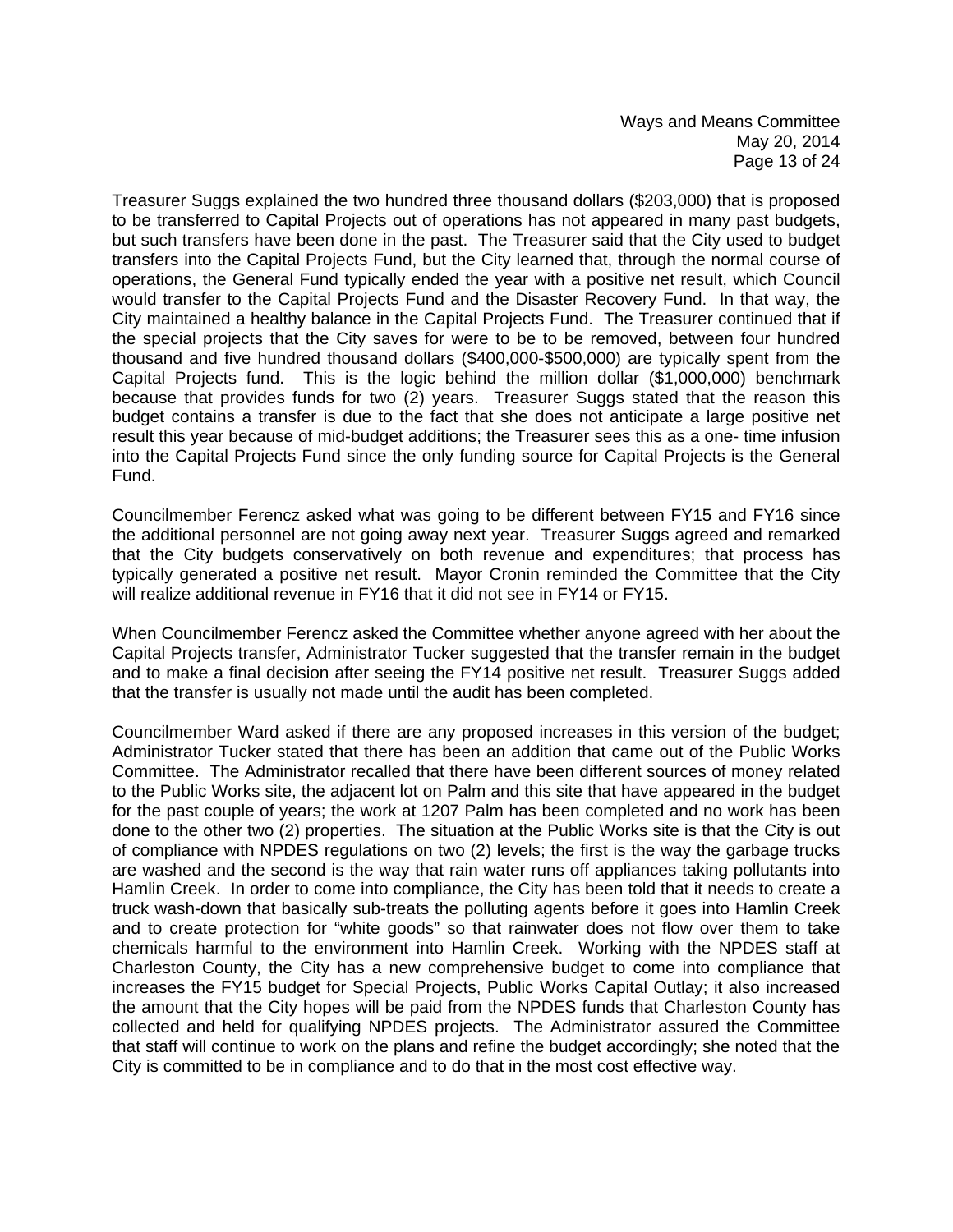Administrator Tucker explained that the new components, the wash-down and white good shelter, will cause, possibly, a need to reconfigure the Public Works site because the garbage apparatus will not be able to maneuver once these two (2) new building are in place.

Mayor Cronin stated that, if the City is cited for a non-compliant site, the fine could be as high as one thousand dollars (\$1,000) a day until the issues have been corrected and the site is back in compliance. The Mayor added that the City must put the total cost of coming into compliance in the FY15 budget with an accompanying budget entry for the reimbursement from NPDES funds.

On the subject of the Front Beach lighting, Administrator Tucker reported that she does not have a cost estimate but the seventy-five thousand dollars in the latest version of the budget has been reclassed from the Capital Projects to Front Beach Capital Outlay. Staff has met with representatives from SCE&G at Front Beach to allow them to see the area and to provide the City with a cost estimate/project plan using the City's Non-standard Service Clause.

According to the Administrator, SCE&G's lights will not be as decorative as was first envisioned, but the plan anticipated from SCE&G will provide the necessary lighting to make people feel safer. The lighting will also be turtle compliant.

Councilmember Ward added that SCE&G will be responsible for this lighting in the event of a major storm since the lights will belong to SCE&G and not the City. The City will pay half of the cost of installation, but pay nothing for maintenance.

Responding to Councilmember Carroll's question about the need to replace the white fencing at Front Beach, Administrator Tucker responded that staff has gone back to re-evaluate the condition of the fencing. Staff determined that the forty thousand dollars (\$40,000) included in the FY15 budget was the amount needed to replace the fencing in areas of rust and disrepair.

When Councilmember Loftus suggested deferring the fencing until FY16, Councilmember Bergwerf commented that deferring the fencing may put it into an even tighter budget year.

The Administrator explained that the fencing was installed as part of the Front Beach Enhancement Project, which was a collaborative project with the businesses. The forty thousand dollars (\$40,000) included in the budget is to replace the areas where it has rusted; the Administrator reported that the cost of the fencing has increased by four hundred percent (400%) over ten (10) years.

Mayor Cronin concluded that the lighting would go back through the Committee for further discussion.

Administrator Tucker listed the items, from this discussion, to include in the next version of the FY15 budget; they are:

- to get the Table of Contents generated and inserted, and
- to budget an amount, if anything, the City might contribute to the shoal management project in the fall from the Beach Maintenance Fund; with a projected FY14 ending balance of five hundred eighteen thousand dollars (\$518,000).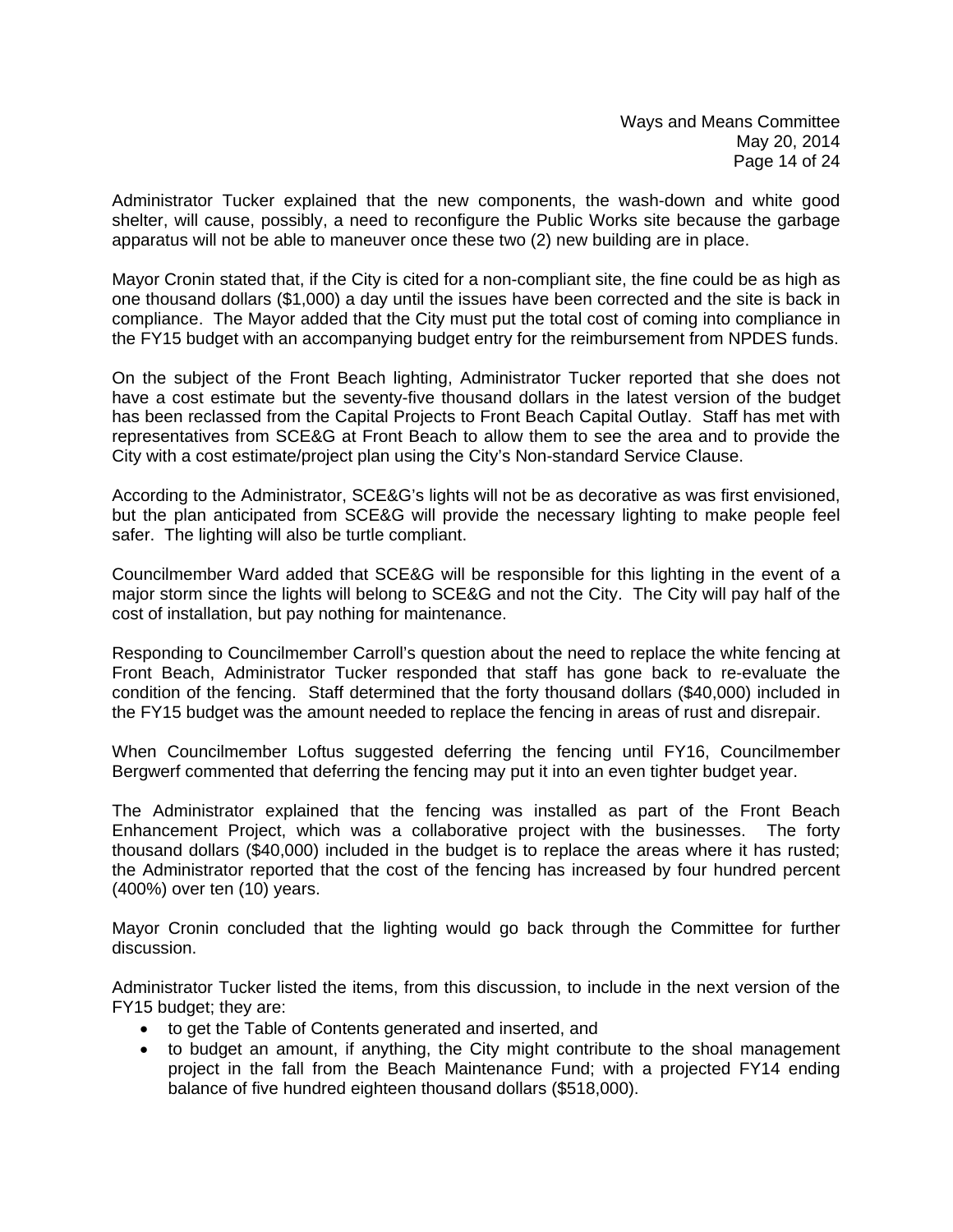Councilmember Carroll directed attention to the Marina Fund Capital Outlay on page 50 of the FY15 budget. He spoke to the items listed as "only with failure," which refer to the City's leases with the marina tenants; he stated that it contained several large expenditures for replacements that he did not feel were the City's responsibility to replace.

Mayor Cronin replied that this budget had been carefully reviewed and discussed by the Real Property Committee.

Speaking as Chair of the Real Property Committee, Councilmember Loftus noted that the City receives considerable revenue from the marina tenants; he commented that the leases were very favorable toward the City and these replacements are a byproduct of those leases.

Mayor Cronin stated that staff had provided the Committee members with a schedule that listed the assets that remain the City's responsibility and those that lie with the tenant.

Councilmember Carroll then quoted from the Real Property Committee minutes as follows:

 "If the City wanted to take the hardline approach in the interpretation of all the leases, clearly the City is not obligated to replace any of those things except those that appear in the column labelled 'City Responsibility'."

Administrator Tucker explained that she had reached out to the Committee asking for input because there are items listed in the leases as City property because they were in place when the leases were executed; many of the items listed are also on the City's Capital Plan. So in the City's normal practice of capital replacement planning, those items were given an expected useful life, and, when that expected life has ended, they come up on the plan for evaluation for replacement. Marina items are rolling forward on the Capital Plan for replacement that are items; under the normal practice, the City would replace those items. If the City wanted to take a hardline approach on the marina leases, meaning that the City is only going to replace the extraordinary, it is a legally defensible position. The issue is that has not been the City's practice in the past; in the past the City has been more liberal and generous that it has been in the last four to five years (4-5 yrs.). According to the Administrator, the Committee did not come out with a position telling the Administrator what they want the Administrator from here on out.

Councilmember Carroll expressed his opinion that the City's purchase of the marina has put it into the real estate business, and the City has entered into a real estate contract, a lease, and he does not think these items included in the FY15 budget are the City's responsibility.

Councilmember Ward asked who was listed on the bill of sale, whether the marina was treated as an enterprise fund, whether it was being depreciated as a leasehold improvement or what and for how long, how does the auditor treat the marina, whether the marina was on the City's books. Treasurer Suggs responded that since the City spent money to purchase, it is being depreciated and treated as an enterprise fund.

Councilmember Carroll's next question was about the replacement of the wooden "Welcome" sign in Capital Purchases for General Government and whether this was a reference to the electronic sign. The Administrator explained that this reference was to the sign on the right at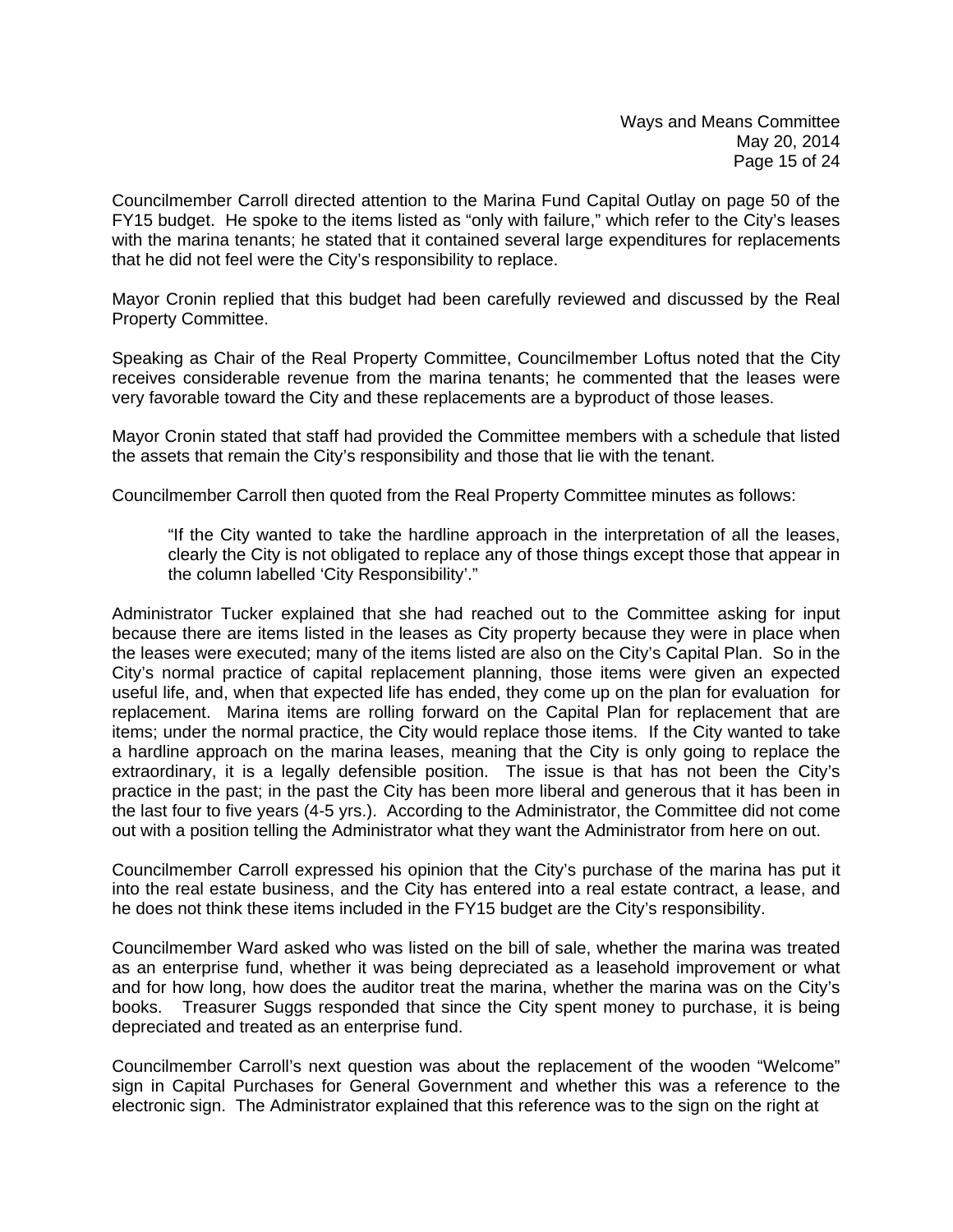the 14<sup>th</sup> Avenue and Connector intersection. The Councilmember then asked whether the electronic sign was elsewhere in the FY15 budget, and the Administrator replied that the electronic signs were in the FY14 budget and that the project was out to bid. His final question was whether the City still had to buy the signs; to which Councilmember Loftus noted that Council had not taken a vote on the award of a contract.

Councilmember Ferencz then asked why the "Welcome" sign was part of the wayfinding sign initiative. Administrator Tucker responded that the sign has rolled forward for replacement, and the goal of the wayfinding sign program is to keep all signs in the same theme.

Councilmember Ward asked whether the electronic signs were going to come before this Council for a vote; she answered that, once the bids are received and evaluated for a contract award, the recommendation for a contract award will be brought to Council for approval.

Referring to additions to the FY15 budget, the Administrator commented that the generator project will not be completed in FY14; therefore, it needs to be expensed over two (2) fiscal years. The same is true for the traffic counters; they were not budgeted for FY14, and the City has not received its permit from SCDOT. In an attempt to be prudent, the counters will be completed in FY14 and the money budgeted in FY15 will not be needed, but they should be included in the FY15 budget to avoid an "out-of-budget" expenditure. One (1) other item that will be included in the next version will be the expense, expected to be approximately four thousand dollars (\$4,000) annually, for the new lights at Front Beach.

Referring to the traffic counters, Councilmember Loftus questioned the involvement of Stantec; Administrator Tucker explained that Stantec had done the permit application since engineering drawings had to accompany the permit application. The Council of Governments allowed their traffic engineer for the drawings for the original traffic counters and there was an expense; Assistant Dziuban reported that Stantec had done this work *gratis.*

Prior to ending the budget discussion, Councilmember Loftus noted that he had asked staff to re-evaluate the amount budgeted for several line items and was surprised that only one (1) was reduced. Administrator Tucker referred Committee members to a schedule included in meeting packets that indicate the results of researching five (5) expense categories for FY2011 through FY2013 actual expenses to the projected actual expense for FY14 to the FY15 projected budget amount. The expenditure that was reduced was advertising, and it was decreased by two thousand dollars (\$2,000).

## **5. New Business**

#### **A. Approval of Change Order #3 from Ocean and Coastal Consultants Reducing the Contract to \$30,300 and Award of \$1,750 to SHRF Waterfront Solutions**

Assistant Dziuban commented that the original watersports contract was awarded to Ocean and Coastal Consultants (OCC) in the amount of thirty-two thousand fifty dollars (\$32,050); in the course of the project, John Shaffer, the project manager, became separated from OCC. As a favor to the City, OCC kept Mr. Shaffer on this project as a contract employee, which meant that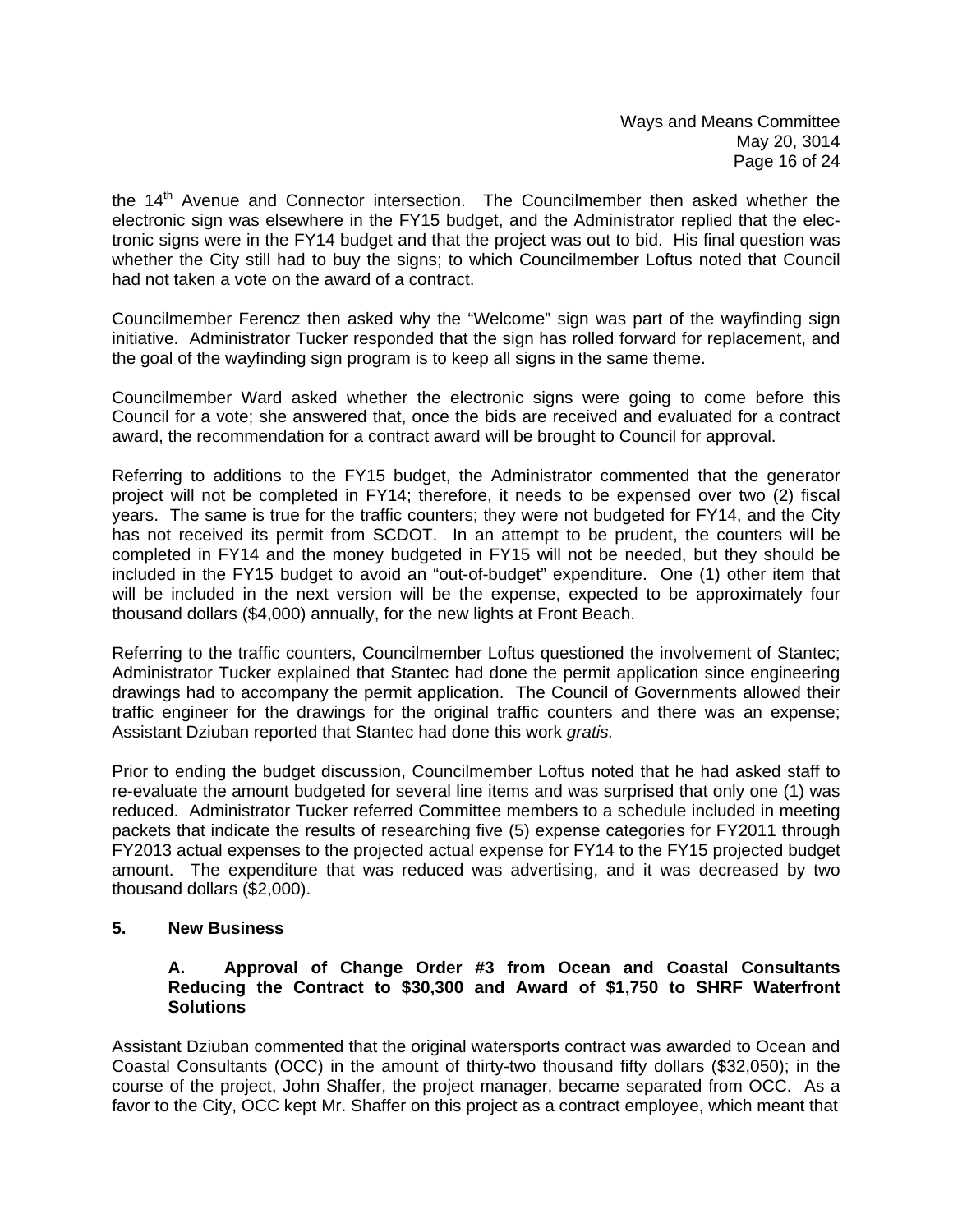the City did not have to transition in the middle of the project. Also in the course of the project, the decision was made to split the project into two (2) separate bids, i.e., one bid for the actual construction side of the dock rehabilitation and a second bid for the electrical work due to timing issues related to having TidalWave Watersports operational at the beginning of the season. This decision to have two (2) bids also meant that OCC did twice the work with no increase in the contract; therefore, OCC is asking to re-allocate the tasks to reflect the actual work done in the amount of thirty thousand three hundred dollars (\$30,300) against a contract award of thirtytwo thousand fifty dollars (\$32,050).

In a recommendation from the Real Property Committee, John Shaffer has agreed to pick up the balance remaining of seventeen hundred fifty dollars (\$1,750) and deliver the Preliminary Marina Concept Plan that was included in OCC's contract for fifty-five hundred dollars (\$5,500). Based on his familiarity with the marina and its operations, Mr. Shaffer is prepared to deliver the same work for the lesser amount.

Councilmember Ferencz questioned that this work had changed by the fact this it has morphed into a multi-disciplinary study.

Assistant Dziuban explained Mr. Shaffer's work product as a preliminary "what it might look like" plan on which to base the more detailed work from the multi-disciplinary study that will generate engineering drawings that would be parts of bid packages.

Mr. Shaffer told Council that he is committed to the project, has enjoyed working with the City and he has flexibility on whom and how he can do the same scope work for seventeen hundred fifty dollars (\$1,750).

**MOTION: Councilmember Harrington moved to approve Change Order #3 to Ocean and Coastal Consultants reducing the original contract award by \$1,750 and to award \$1,750 to SHFR Waterfront Solutions for a Preliminary Marina Concept Plan; Councilmember Loftus seconded.** 

Councilmember Ward asked if this money was included in the budget, and the Treasurer assured him that it was.

## **VOTE: The motion PASSED UNANIMOUSLY.**

 **B. Award of a sole source contract to Deschamps Mat Systems for FY14 budgeted purchase of Mobi-mat (**FY14 budget - \$25,000)

**MOTION: Mayor Cronin moved to award a sole source contract Deschamps Mat Systems as detailed above; Councilmember Ward seconded and the motion PASSED UNANIMOUSLY.** 

## **C. Consideration of a Part-time Position for a City Mechanic**

Mayor Cronin noted that, included in meeting packets was a schedule entitled "Estimate of Costs: City Mechanic" that compares the expenses for a full-time mechanic versus a part-time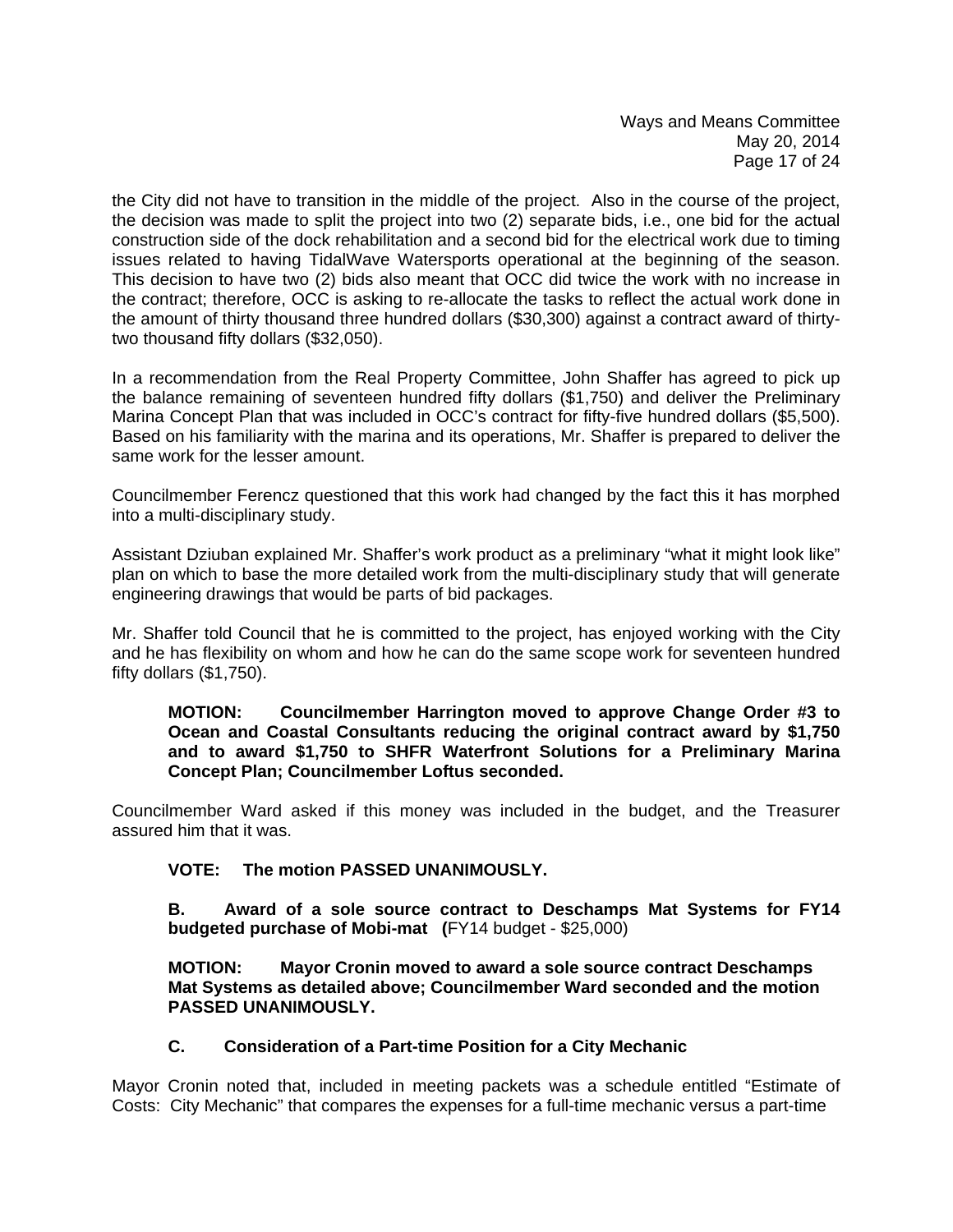mechanic and anticipated reductions in expenditures if hired. (A copy is included in the historical record of the meeting.)

Assistant Dziuban stated discussions on this subject went on for several months and were driven primarily by Fire Department personnel but beneficial to all departments, especially the three (3) that are heavily dependent on their vehicles, i.e. Fire, Police and Public Works. She commented

that the City cannot afford the luxury of having any of their vehicles out-of-service; they need to be functioning and functioning well at all times. One (1) question that came up was could the City benefit from having a mechanic on staff? The Committee did recommend adding a mechanic to the City staff; department personnel joined in that there is a need for this position and that there was plenty of work to do to ensure that he/she was busy. At the present time, all fleet service is out-sourced; someone comes to the island to perform repairs or vehicles are taken off-island. The negatives of taking vehicles off-island are:

- The City is placed at the mercy of someone else's schedule;
- The City may have to pay more for the repairs because they need to be done now; and
- The City has to double-up on drivers to take the vehicle for repairs and return the person back to the island.

There was the impression that an on-staff mechanic would improve the fleet's preventative maintenance, improve the reliability and scheduling, and reduce of the dependence on others. In addition, staff has projected that, in future years, there would be cost savings based on a reduction in labor costs by as much as fifty percent (50%).

If a part-time position was approved, the person would be eligible for benefits which are included in the calculations on the schedule; this person would also need tools and equipment to perform his job duties. Initially, a mechanic would impact the budget and increase the headcount for the City.

The Personnel Committee felt the recommendation has merit and made a recommendation for the position.

Mayor Cronin asked whether the Committee had gotten input from other committees or from staff; as Chair of the Personnel Committee, Councilmember Ferencz replied that they had received input from departments within the City. She commented that the reservation from the Committee was increasing the number of City personnel, but the Committee also expected there to be larger savings to the City. In addition, Councilmember Ferencz voiced the opinion that preventative maintenance was a problem with the fleet that is valued at four million dollars (\$4,000,000).

Councilmember Ward noted that twenty-five (25) years ago, the City did have a mechanic on staff, but, when he retired, he was not replaced then or since.

In an effort to provide some historical background, Chief Graham stated the truck maintenance started getting behind schedule, the Fire Department would call Taylor Fire Group, who would come to the island to service them at no extra charges, like travel time, and at a labor rate of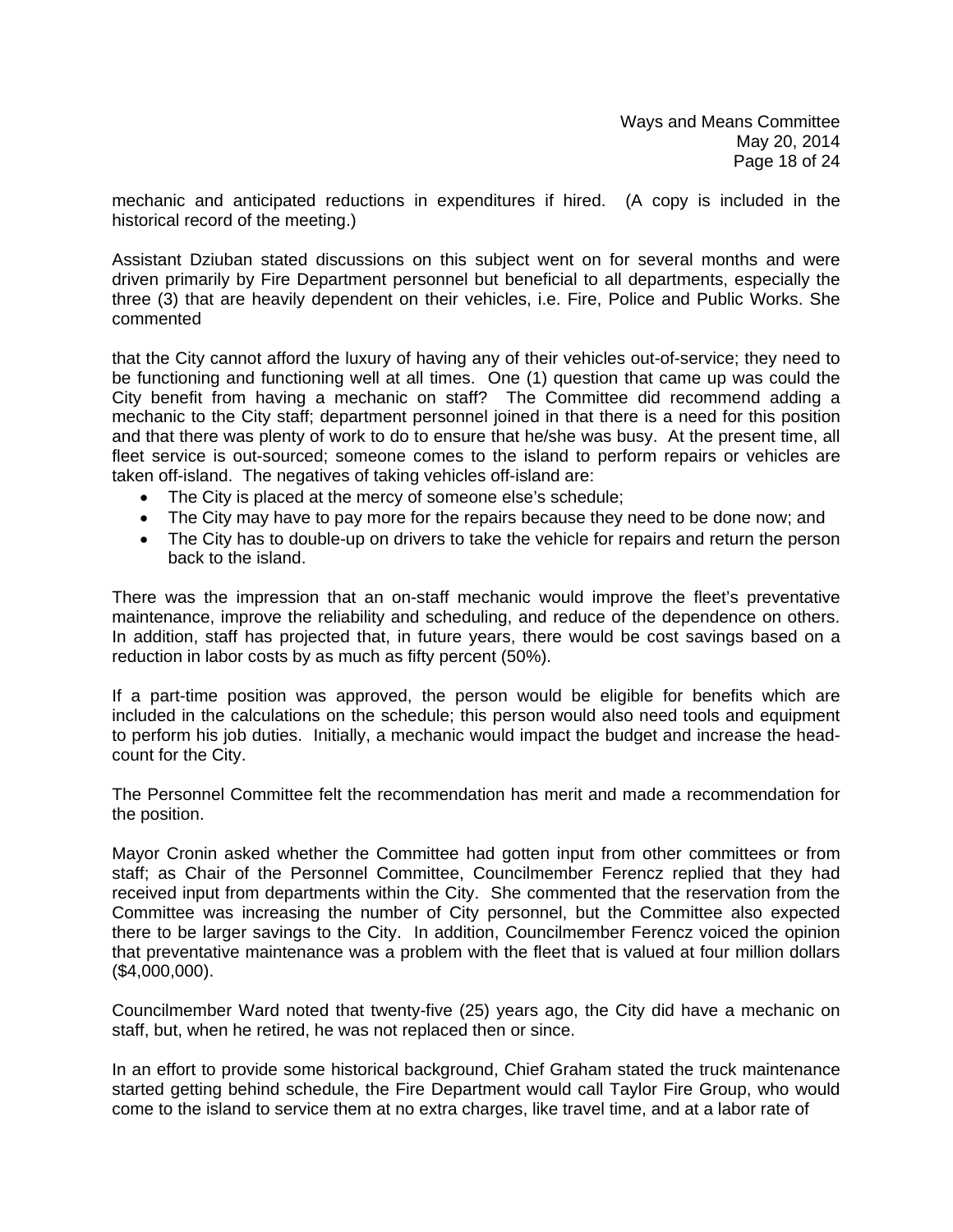Ways and Means Committee May 20, 2014 Page 19 of 24

sixty-five dollars (\$65.00) an hour. When this company went out of business, the City called Fire Line, who does an exceptional job, but are located in Georgia; in addition, they charge sixty-five dollars (\$65.00) an hour for road time. A truck can need a twenty dollar (\$20.00) part that takes fifteen (15) minutes to replace, but the City would be charged in excess of a thousand dollars (\$1,000) for travel time. Some work could be taken to the County shop, but the IOP truck went to the bottom of the line since it was not a County vehicle. The time came when Chief Graham went to the Mount Pleasant Fire Department to learn what they were doing for maintenance and found out that they were using First Vehicle; the Chief subsequently met with the First Vehicle manager and asked how she could become a client like Mount Pleasant. She was told that First Vehicle would work on City Fire Trucks without a contract; the manager hired another mechanic to work on only IOP trucks because there was so much work to be done on them. That employee left First Vehicle's employ to start his own business. The Chief reported that there are several good, local mechanics, but they are not E-1 certified; therefore, if an E-1 part needs repair, she is still calling Georgia for service.

After discussions in the Personnel Committee, it was agreed that a part-time person would be sufficient to the City's needs, and, with a part-time position, the person could do other work on the side and the salary expense would less. Chief Graham also confirmed that there is enough work on the island to keep a full-time person busy.

Mayor Cronin asked the Chief if the Fire, Police and Public Works Departments were wiling to give a reduction of seventy-three thousand eight hundred eighty-one dollars (\$73,881) from their maintenance budgets to hire a mechanic.

Chief Graham indicated that the City is paying premium prices for parts; if the City could hire a mechanic with a side business, the City would be eligible to get reduced pricing on parts.

Councilmember Bergwerf asked for an explanation of "pickup truck compressor." The Chief replied that the reference was to a pickup truck equipped with a compressor.

Councilmember Loftus asked whether a truck being scheduled for replacement that could be kept in service and outfitted with a compressor; Chief Graham responded that the Fire Department did not have a spare vehicle.

#### **MOTION: Councilmember Harrington moved to approve adding the position of mechanic for 30 hours per week; Councilmember Bergwerf seconded.**

Councilmember Loftus stated that he does not feel that he has sufficient information on which to base a decision; he commented that a person hired for this position will be working on a wide variety of equipment from a police cruiser to a ladder truck for the Fire Department.

Councilmember Harrington explained to Councilmember Loftus that the Committee had discussed that issue and staff from the Fire and Public Works Departments convinced the Committee that there are people with the skills that the City needs. The Committee was informed not only of the savings to the City but also of the inconvenience of taking vehicles offisland for repairs and/or having vehicles out-of-service for any period of time. Having a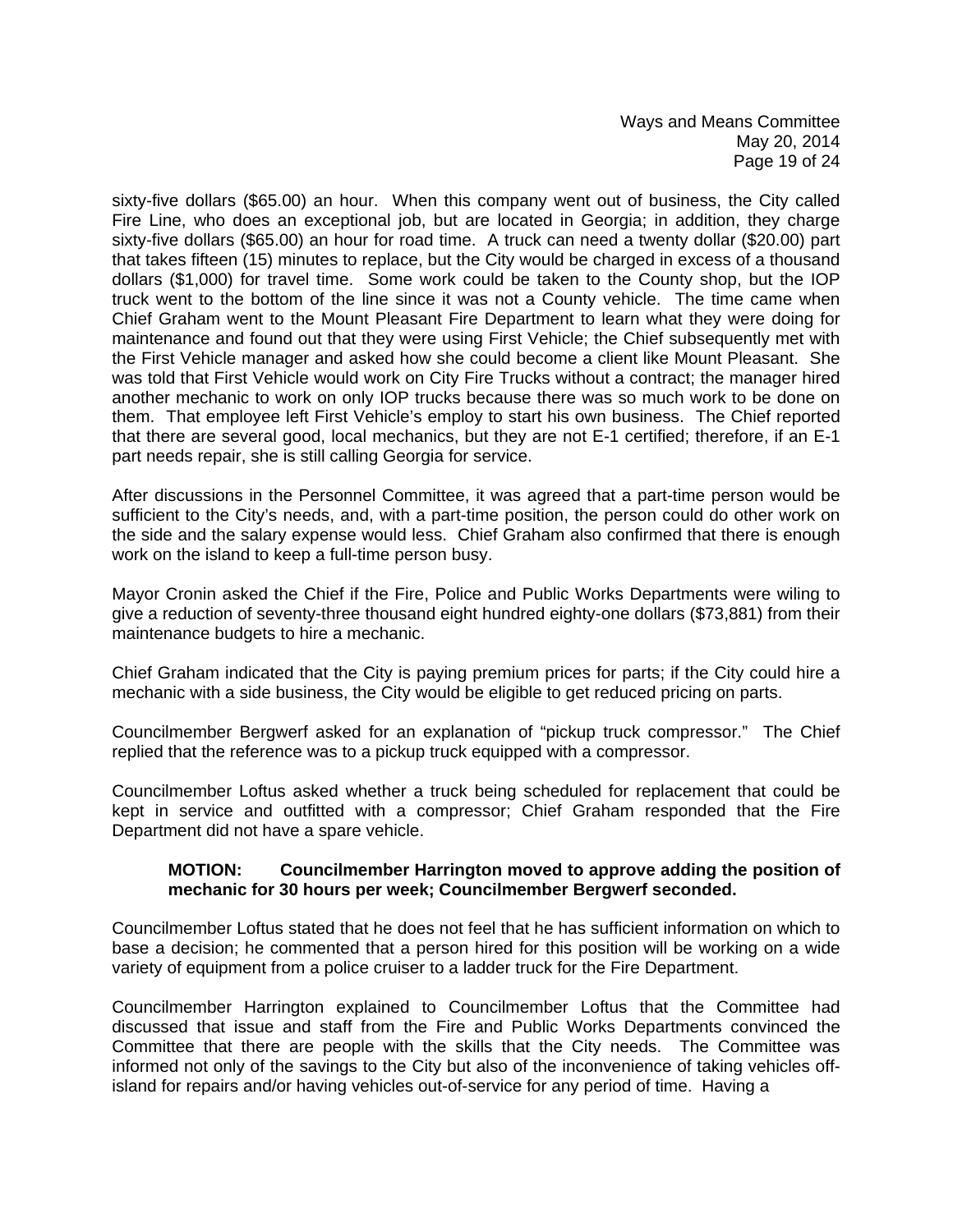mechanic will also eliminate having two (2) employees delivering a vehicle to the shop and leaving it there awaiting repair and to provide the driver transportation back to the island.

Councilmember Carroll asked whether this new position was in the FY15 budget; to which the Administrator responded that the position was not in the FY15 budget as presented. The Councilmember's second question was what would happen when this person is unable to come to work. The City is fully aware that a mechanic will be sick and take vacation; when those occasions present themselves, the City would need to outsource repair work.

Councilmember Bergwerf noted that all members of Council want to save money, but Council should not be short-sighted. She expressed the opinion that staff must have presented a rational argument, convincing the Personnel Committee to recommend adding this position now. She indicted that her only concern was thirty-five thousand dollars (\$35,000) for a truck.

Chief Graham said that there is a truck being taken out of service in the Fire Department in the not-too-distant future.

Mayor Cronin reiterated that, as presented, this addition to City staffing is budget neutral as presented with moving seventy-tree thousand dollars (\$73,000) out of maintenance for the three (3) departments most affected.

Councilmember Harrington repeated that this is an issue that the Personnel Committee has discussed for months, and the people that the Committee relied upon for gathering the supportive data all agreed that this person was needed. He added that delaying a decision is not going to eliminate the needs of the City.

#### **VOTE: The motion FAILED on a tie vote, with Councilmembers Carroll, Ferencz, Loftus and Ward casting the dissenting votes.**

## **C. Consideration of Updated Wage Ranges**

Mayor Cronin noted that a schedule of updated wage ranges was also in meeting packets; the schedule looks at three (3) areas of staffing whose present salaries pose challenges to the City; the Mayor stated that the Personnel Committee will continue to work on wage ranges to make a recommendation to Council.

Speaking as Chair of the Personnel Committee, Councilmember Ferencz explained that the Committee took on the project to ensure that Council was well aware of the salary ranges because, from discussions when the three (3) firefighters were added, Council indicated that they were not aware of pay issues in the City. The Committee undertook the study to learn how the City's pay ranges compare to other local governments; from the communities who did respond, staff learned that these would not be "apples to apples" comparison:

- Their population did not experience the influx of tourists in the summer months; and
- Job descriptions did not match those of IOP, making it difficult to match up some positions.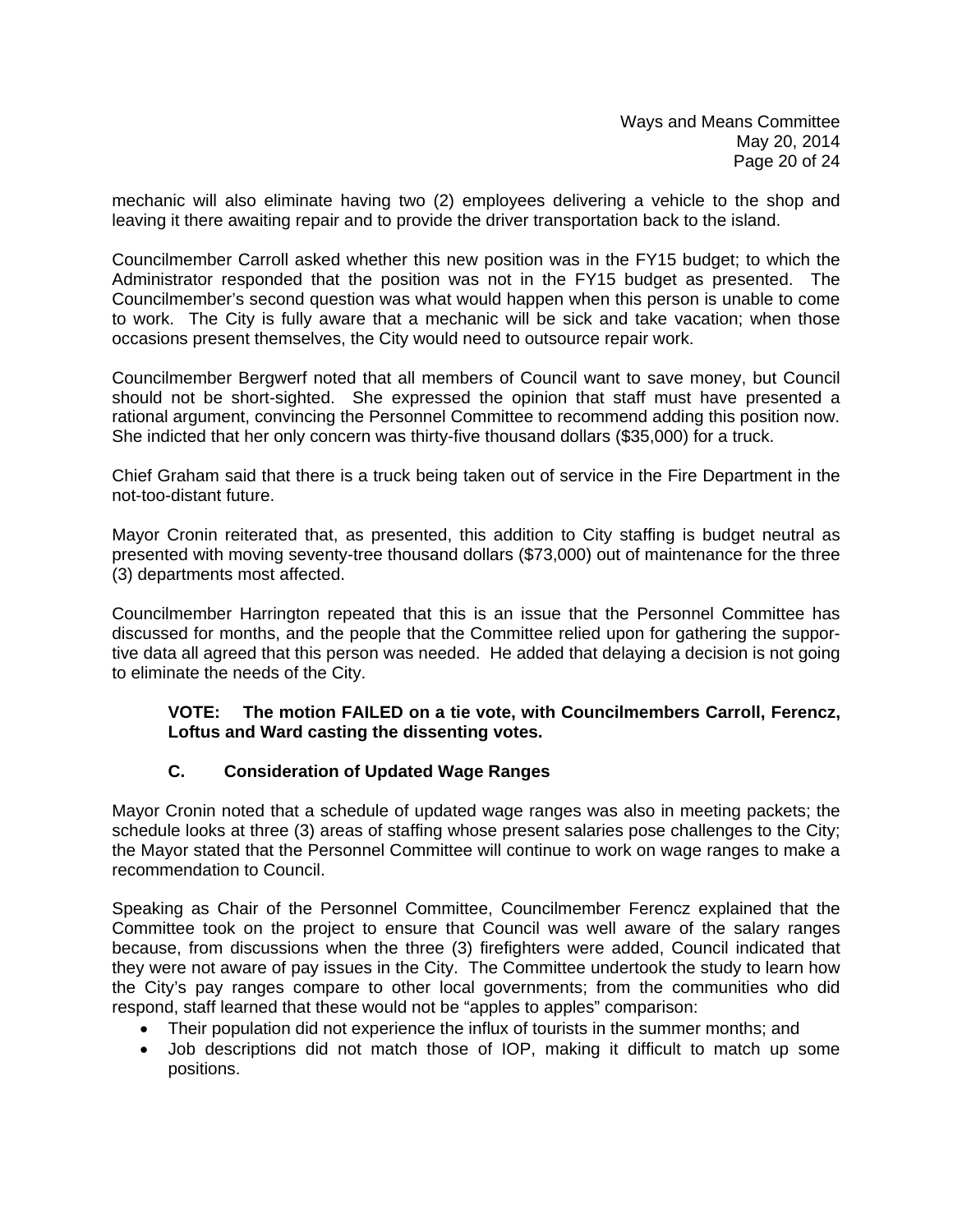Assistant Dziuban noted that this issue is timely since the City is close to adopting the FY15 budget, and a positive decision on this issue would impact that budget. She stated that there are two (2) issues of concern related to salaries that came to light through the wage study. There is a small group of employees that are "frozen" at their current pay rate; these are typically employees who have been with the City for many years and are consistently high performers. They find themselves in a situation where each member of the small group has reached the maximum for their salary range and can increase their wage only by the small CPI percentage each year. The result of their excellent evaluations is not reflected in a wage increase; the only way they will see a measurable increase in wage is to seek employment elsewhere. From staff's perspective, this is the most pressing concern, and their revised pay ranges are highlighted in yellow on the schedule.

If this situation is to be addressed, staff's recommendation is to increase the pay ranges for their positions between five and ten percent (5%-10%) effective June 1, 2014; the budget impact implications are thirteen hundred forty-six dollars (\$1,346) for FY14 and fourteen thousand dollars (\$14,000) for FY15.

The second issue is how the City's pay ranges compare to surrounding municipalities; for several positions, the City is below IOP's neighbors. In some positions, the City is as much as ten percent (10%) below or more, and, for others, the City's ranges are five percent (5%) or more below. In an effort to prevent any out-migration and to be competitive with neighboring communities, staff recommends that positions where the minimum and maximum pay range is below that of the City's neighbors by ten percent (10%) or greater, the pay ranges be increased by ten percent (10%). Only those positions where an employee is at the minimum pay range would receive a benefit from this change. If Council were to agree to take this action, the impact on the FY14 budget would be thirteen hundred ninety-four dollars (\$1,394) and, for FY15, the budgetary impact would be fourteen thousand five hundred dollars (\$14,500).

Another issue to address is that, when such salary range changes happen, a situation referred to as salary compression occurs. An example of salary compression is when an employee has been with the City for a period of three (3) years at their minimum and someone who has been with the City for only six (6) months at their minimum and, if the salary ranges are increased to be competitive, the pay for these two (2) employees are brought together, which creates a morale problem in a department. Staff's recommendation for avoiding salary compression is to increase the pay ranges for positions where the maximum is five percent (5%) or more lower than the local average by five percent (5%). The impact to the FY14 budget would be three thousand one hundred seventy-three dollars (\$3,173) and to the FY15 budget, thirty-three thousand dollars (\$33,000), and for people who have longevity were not necessarily seeing the benefit of that.

The two (2) proposals seeking approval are (1) helping the long-serving and high performing employees who wages were described as frozen and (2) trying to be competitive in terms of pay ranges.

Administrator Tucker explained that, if Council was inclined to take an action, then the first item reviewed would be to adjust the pay ranges five to ten percent (5-10%), and if Council wanted to take action on the next two (2) steps, Council would make a separate motion for adopting staff's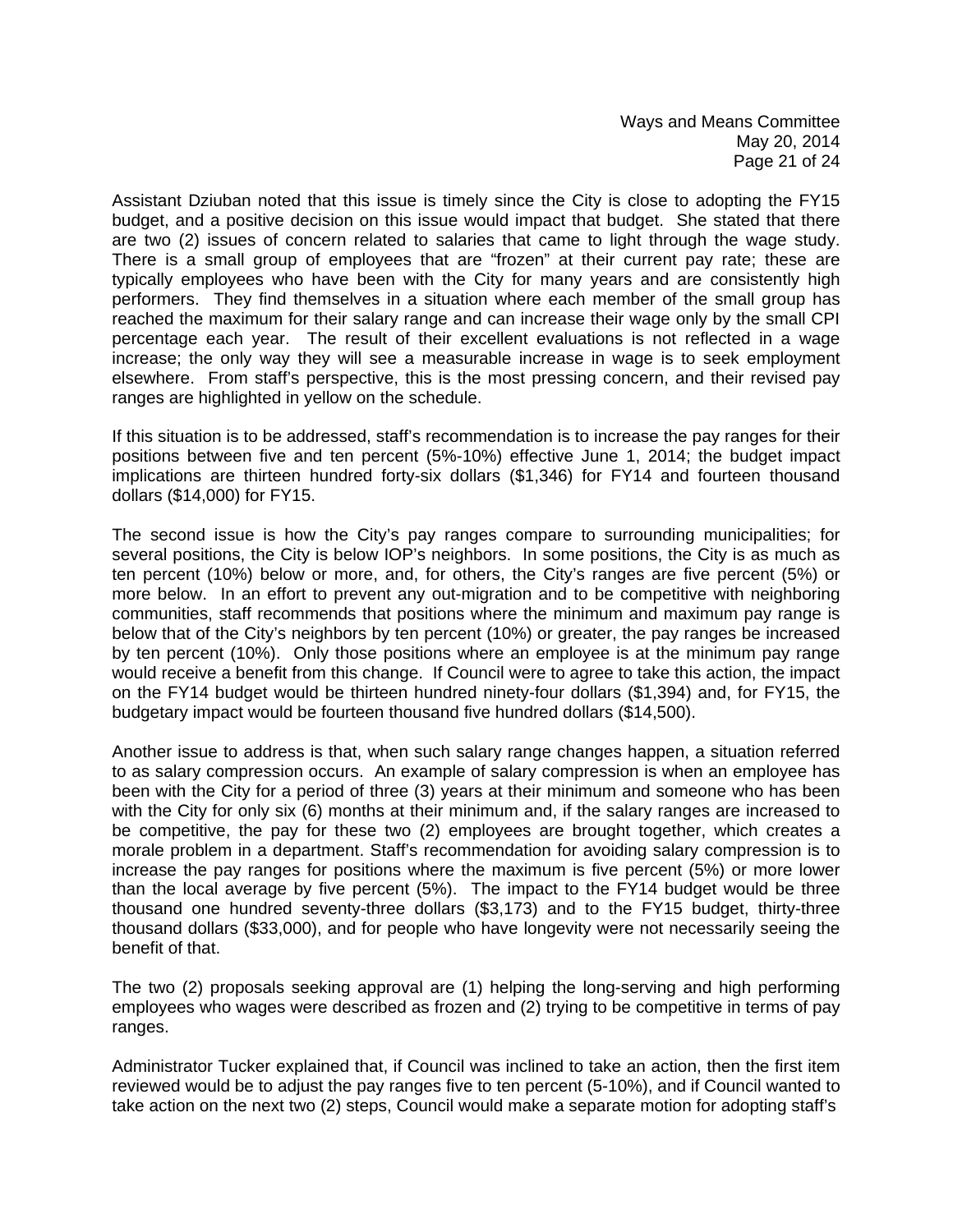recommendations. The Administrator expressed the opinion that the critical issue to be addressed was to make the change to the ranges for the employees who are, and have been, at the maximum for their positions; the other recommendations could be a continuing project for the Personnel for a future budget.

#### **MOTION: Councilmember Bergwerf moved to increase the pay ranges by 5%-10% for the positions highlighted in yellow; Councilmember Bettelli seconded.**

Councilmember Loftus asked for the detailed information offered to the Personnel Committee; he noted that, when Council looked at the analysis for the Fire Department, they provided great detail of comparative salaries from other municipalities and where IOP stood and should go.

Administrator Tucker explained that the Personnel Committee examined the detail, but the detail was several pages; she hoped that the format included in packets would easier to understand.

When asked about a recommendation from the Personnel Committee, the Administrator responded that the Committee wanted to bring the matter before full Council for discussion. Councilmember Ferencz added that the Committee made no specific recommendations.

Councilmember Loftus indicated that he preferred to delay action at this meeting since any change could be made retroactively; Council would have time to study the detail and collect their questions.

Councilmember Bergwerf withdrew the motion, and Councilmember Bettelli withdrew his second.

#### **E. Discussion of Expense of Phase II Drainage, Palm Boulevard crossings as Work Relates to Resurfacing**

Administrator Tucker commented that this item came from the Public Works Committee and noted that Palm Boulevard between  $41<sup>st</sup>$  and  $57<sup>th</sup>$  Avenues is slated to be resurfaced. The Phase II Drainage project will cross Palm in two (2) places,  $45<sup>th</sup>$  and  $57<sup>th</sup>$  Avenues; if these cuts are done post-resurfacing, they will leave scars on the newly resurfaced street. The Administrator explained that she has been evaluating whether to proceed with making these two (2) crossings prior to resurfacing; to assist with decision making, David Stevens and Director Pitts got quotes for the work to be done before the resurfacing. Estimates were received from Eadie's and Paragon Sitework, and they are as follows:

| <b>VENDOR</b>    | 45 <sup>th</sup> Avenue | 57 <sup>th</sup> Avenue |
|------------------|-------------------------|-------------------------|
| Paragon Sitework | \$50,800.00             | \$24,779.00             |
| Eadie's          | \$97,755.00             | \$20,410.50             |

The central difference in the two (2) prices for  $45<sup>th</sup>$  Avenue was the expense for adjusting the water and sewer line in Eadie's pricing was much higher than Paragon's estimate. The Administrator speculated that, since Eadie's was working with the Water and Sewer Commission at this location, they know how complicated that task is going to be.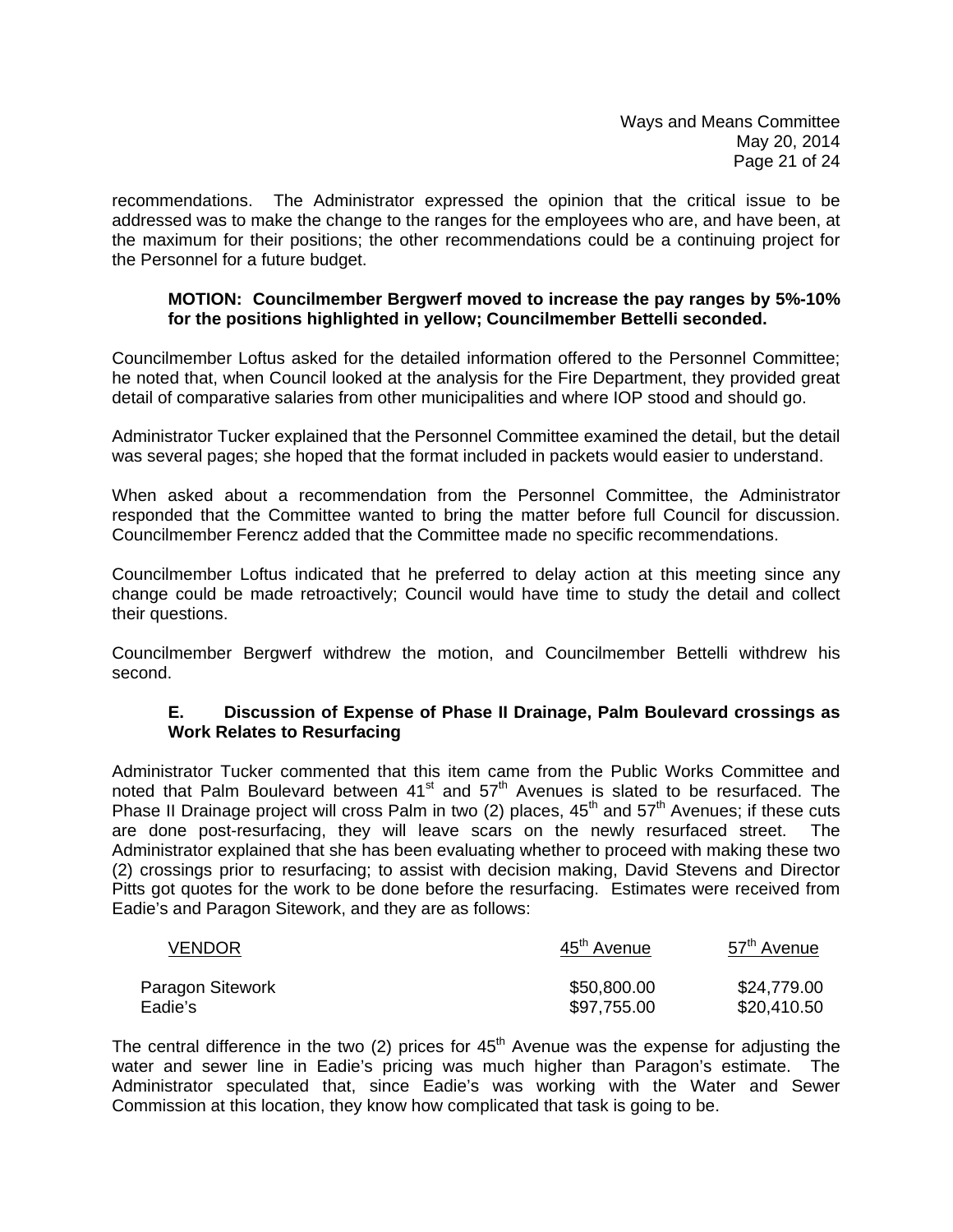Until the balance of the project reaches these locations, the pipes will serve no purpose other to avoid scarring the resurfaced street. The cut at  $45<sup>th</sup>$  Avenue will be perpendicular at the front gate to Wild Dunes.

The Administrator reported that the Public Works Committee did not make a recommendation on this initiative because they wanted all of Council should be aware that, if the City does not act now, there will be a scarring of the road when the balance of the drainage work. In addition, she stated that sufficient funds were in the Drainage Contingency Fund to accommodate this project.

Councilmember Carroll asked if the resurfacing could be delayed, and Administrator Tucker responded that the work has been delayed for a couple of years now.

Speaking as Chair of the Public Works Committee, Councilmember Ward remarked that the Committee had been shocked by the estimates; they expected much lower estimates, but he understood that the pricing was based on the complexities of the job.

Councilmember Bergwerf asked how soon the drainage project would happen and was told that funding was included in the FY15 budget to begin the initial phase which is at the outfall. She reminded Council that the engineer's recommendation was to do this project in reverse stating with the outfall.

Mayor Cronin added that, unless the City receives significant outside funding, the drainage project will be delayed until the City can accumulate the money.

Responding to Councilmember Loftus' question the timeframe for paving would be done, the Mayor stated that 56<sup>th</sup> Avenue was paved today.

In Director Pitts' opinion, the resurfacing is taking place now since Sanders Brothers has already deployed on the island, despite the fact that he was told by the County that resurfacing on the Isle of Palms and Sullivan's Island would take place after the summer season.

Mayor Cronin opined that these crossings would have to be a fall event, and that a decision on the timing for the crossings could be made at the next meeting.

## **7. Miscellaneous Business**

Mayor Cronin reminded everyone about the Disaster Expo happening from 5:00 p.m. until 7:00 p.m., Wednesday, May 21<sup>st</sup> at the Public Safety Building.

## **Next meeting date: 5:45 p.m., Tuesday, June 17, 2014**

#### **8. Executive Session –** not needed